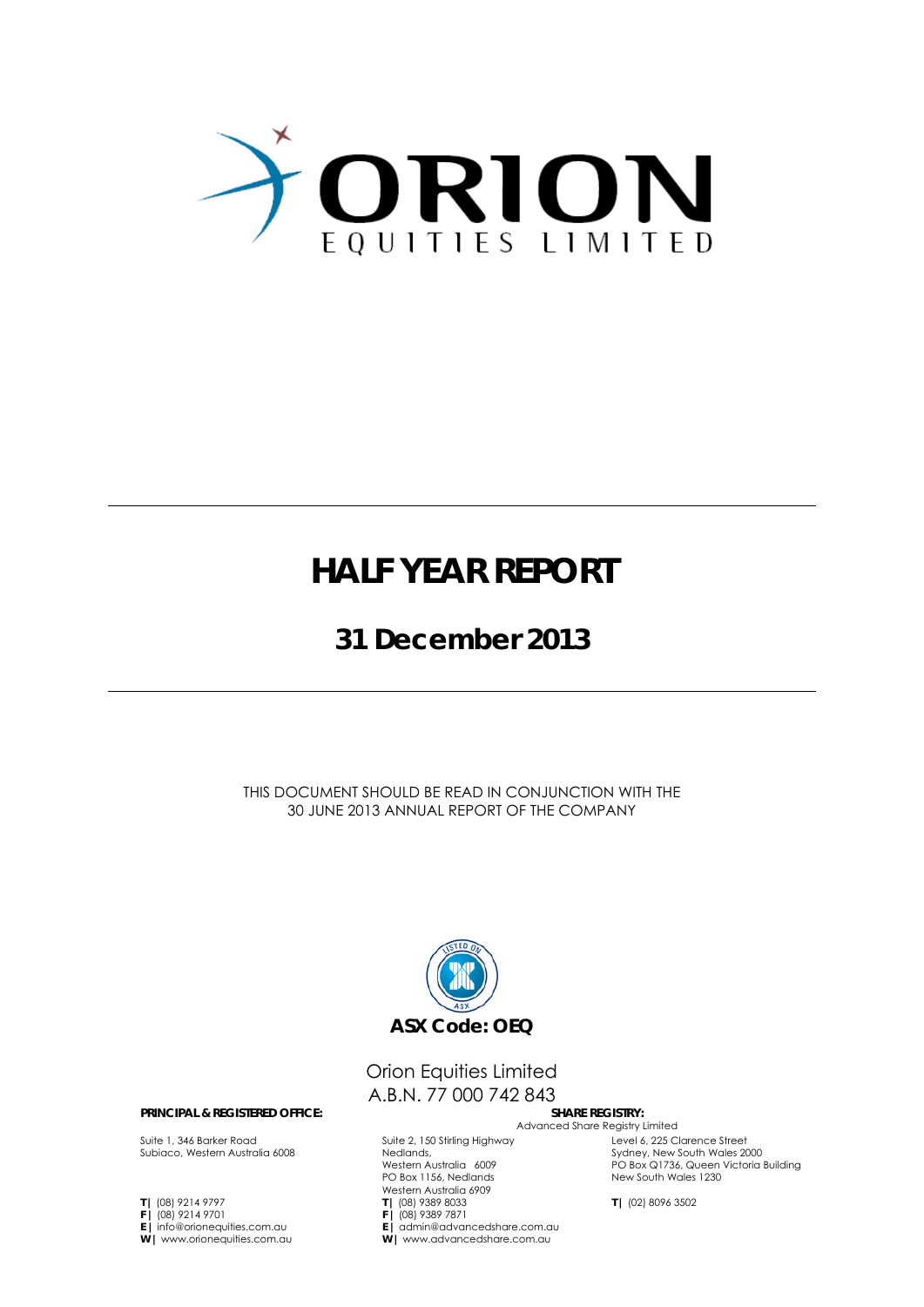### **CONTENTS CORPORATE DIRECTORY**

| ASX Appendix 4D Half Year Report                                              | $\overline{2}$ | <b>BOARD</b>                                                                                            |                                                       |
|-------------------------------------------------------------------------------|----------------|---------------------------------------------------------------------------------------------------------|-------------------------------------------------------|
|                                                                               |                | Faroog Khan                                                                                             | Executive Chairman                                    |
| Directors' Report                                                             | 4              | Victor Ho                                                                                               | Executive Director                                    |
| Auditor's Independence Declaration                                            | 11             | Yaqoob Khan                                                                                             | Non-Executive Director                                |
| Consolidated Statement of<br>Profit or Loss and other<br>Comprehensive Income | 12             | <b>COMPANY SECRETARY</b><br>Victor Ho                                                                   |                                                       |
| Consolidated Statement of<br>Financial Position                               | 13             | <b>PRINCIPAL &amp; REGISTERED OFFICE</b><br>Suite 1, 346 Barker Road<br>Subiaco, Western Australia 6008 |                                                       |
| Consolidated Statement of                                                     | 14             |                                                                                                         |                                                       |
| Changes in Equity                                                             |                | Telephone:<br>Facsimile:                                                                                | (08) 9214 9797<br>(08) 9214 9701                      |
| <b>Consolidated Statement of Cash Flows</b>                                   | 15             | Email:<br>Website:                                                                                      | info@orionequities.com.au<br>www.orionequities.com.au |
| Notes to the Consolidated<br><b>Financial Statements</b>                      | 16             |                                                                                                         |                                                       |
|                                                                               |                | <b>STOCK EXCHANGE</b>                                                                                   |                                                       |
| Directors' Declaration                                                        | 27             | Australian Securities Exchange<br>Perth, Western Australia                                              |                                                       |
| Auditor's Independent Review Report                                           | 28             |                                                                                                         |                                                       |
|                                                                               |                | <b>ASX CODE</b>                                                                                         |                                                       |
| Securities Information                                                        | 30             | <b>OEQ</b>                                                                                              |                                                       |
|                                                                               |                | <b>SHARE REGISTRY</b>                                                                                   |                                                       |

- 
- 
- **Financial Reports**

**Register your email with us to receive latest Company**  announcements and releases **AUDITOR** 

| Yagoob Khan                           | Non-Executive Director                                                      |
|---------------------------------------|-----------------------------------------------------------------------------|
| <b>COMPANY SECRETARY</b><br>Victor Ho |                                                                             |
| Suite 1, 346 Barker Road              | <b>PRINCIPAL &amp; REGISTERED OFFICE</b><br>Subiaco, Western Australia 6008 |
| Telephone:                            | (08) 9214 9797                                                              |
| Facsimile:                            | (08) 9214 9701                                                              |
| Fmail:                                | info@orionequities.com.au                                                   |
| Website:                              | www.orionequities.com.au                                                    |

#### **STOCK EXCHANGE**

### **ASX CODE**

 $\top$ 

### **SHARE REGISTRY**

 Advanced Share Registry Services Suite 2, 150 Stirling Highway Nedlands, Western Australia 6009 Telephone: (08) 9389 8033<br>
Facsimile: (08) 9389 7871 **www.orionequities.com.au 1988** 1871 Facsimile: (08) 9389 7871

**Visit our website for:**  $\qquad \qquad$  Level 6, 225 Clarence Street Latest News **Sydney, New South Wales 2000 Market Announcements Telephone:** (02) 8096 3502

> Email: admin@advancedshare.com.au Investor Web: www.advancedshare.com.au

 BDO Audit (WA) Pty Ltd 38 Station Street Subiaco, Western Australia 6008 **EMAIL US NOW 19 | EMAIL US NOW 19 | Telephone:** (08) 6382 4600 Facsimile: (08) 6382 4601 **info@orionequities.com.au <br>
Website:** Website: www.bdo.com.au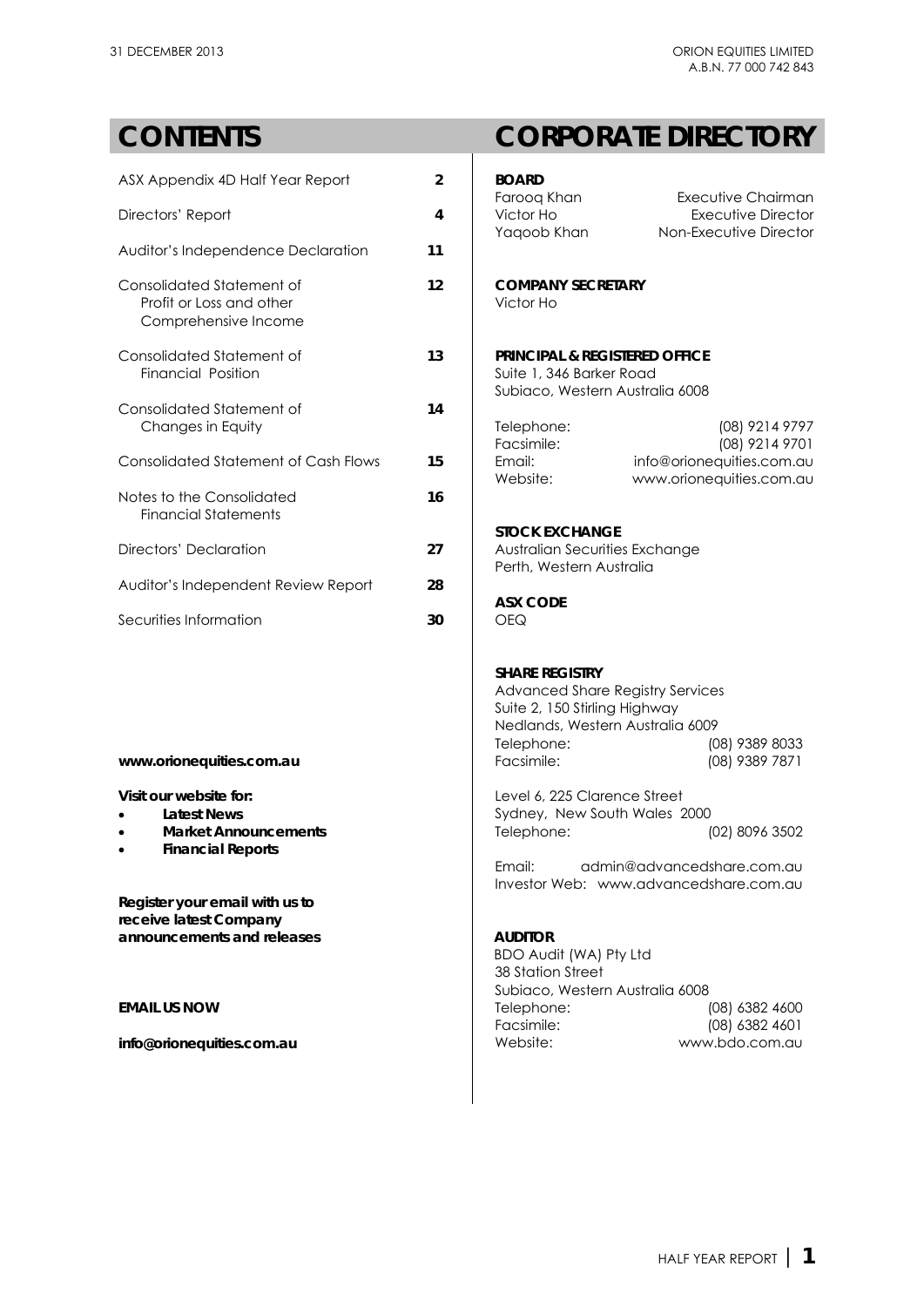## **APPENDIX 4D HALF YEAR REPORT**

This Half Year Report is provided to the Australian Securities Exchange (**ASX**) under ASX Listing Rule 4.2A.3.

| <b>Current Reporting Period:</b> | 1 July 2013 to 31 December 2013       |
|----------------------------------|---------------------------------------|
| Previous Corresponding Period:   | 1 July 2012 to 31 December 2012       |
| Reporting Date:                  | 31 December 2013                      |
| Company:                         | Orion Equities Limited (Orion or OEQ) |
| Consolidated Entity:             | Orion and controlled entities         |

### **RESULTS FOR ANNOUNCEMENT TO THE MARKET**

| <b>Consolidated Entity</b>                  | Dec 2013<br>\$ | Dec 2012<br>\$ | %<br>Change | Up/<br>Down |
|---------------------------------------------|----------------|----------------|-------------|-------------|
| Total revenues                              | 481,889        | 701.604        | 31%         | Down        |
| Total expenses                              | (557,928)      | (727,633)      | 23%         | Down        |
| Loss before tax                             | (76, 039)      | (26, 029)      | 192%        | Up          |
| Income tax expense                          |                |                |             |             |
| Loss attributable to members of the Company | (76, 039)      | (26, 029)      | 192%        | Up          |
| Basic and diluted loss per share (cents)    | (0.43)         | (0.15)         | 187%        | Up          |
|                                             | Dec 2013       | Jun 2013       | %           | Up/         |
| <b>Consolidated Entity</b>                  | \$             | \$             | Change      | Down        |
| Pre-tax NTA backing per share               | 0.525          | 0.517          | $2\%$       | Up          |
| Post-tax NTA backing per share              | 0.525          | 0.517          | $2\%$       | Up          |

### **BRIEF EXPLANATION OF RESULTS**

Revenues include:

- (1) \$275,883 share of ASX listed Bentley Capital Limited's (**BEL**) (Associate entity) net gain (December 2012: \$3,995 net loss); and
- (2) \$65,573 net gain on financial assets held at fair value through profit or loss (December 2012: \$477,357 net gain).

Expenses include \$269,868 personnel costs (including Directors' fees) (December 2012: \$293,973).

Orion bought back 836,553 shares on-market<sup>1</sup> at a total cost of \$217,337 and at an average buy-back cost (including brokerage) of \$0.26 per share during the financial half year.

Subsequent to the end of the Reporting Date and as at the date of this report, the Company has bought back a further 206,692 shares at a total cost of \$55,850 and at an average buy-back cost (including brokerage) of \$0.27 per share.

Please refer to the Directors' Report and Financial Report for further information on a review of the operations and the financial position and performance of Orion Equities for the financial half year ended 31 December 2013.

-

1 Refer to ASX Appendix 3C - Announcement of Buy-Back dated 5 August 2013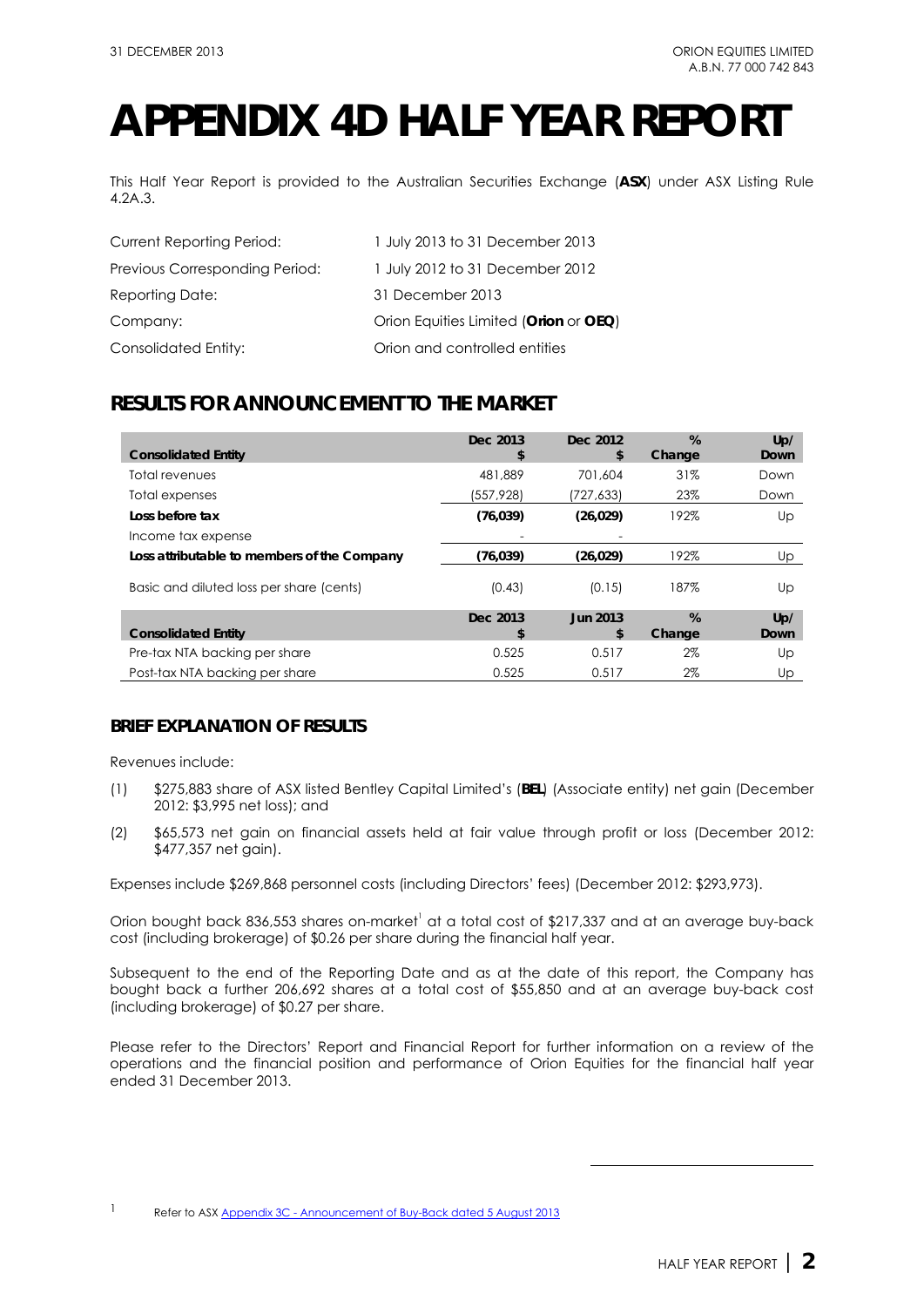## **APPENDIX 4D HALF YEAR REPORT**

### **DIVIDENDS**

The Directors have not declared a dividend in respect of the financial half year ended 31 December 2013.

### **ASSOCIATE ENTITY**

Orion Equities has accounted for the following share investment at reporting date as investment in an Associate entity (on an equity accounting basis):

(1) 27.97% interest in ASX listed Bentley Capital Limited (**BEL**) (30 June 2013: 27.97%).

### **CONTROLLED ENTITIES**

The Company did not gain or cease control of any entities during the financial half year.

For and on behalf of the Directors,

**Date: 24 February 2014** 

**Victor Ho Executive Director and Company Secretary** 

Telephone: (08) 9214 9797 Email: cosec@orionequities.com.au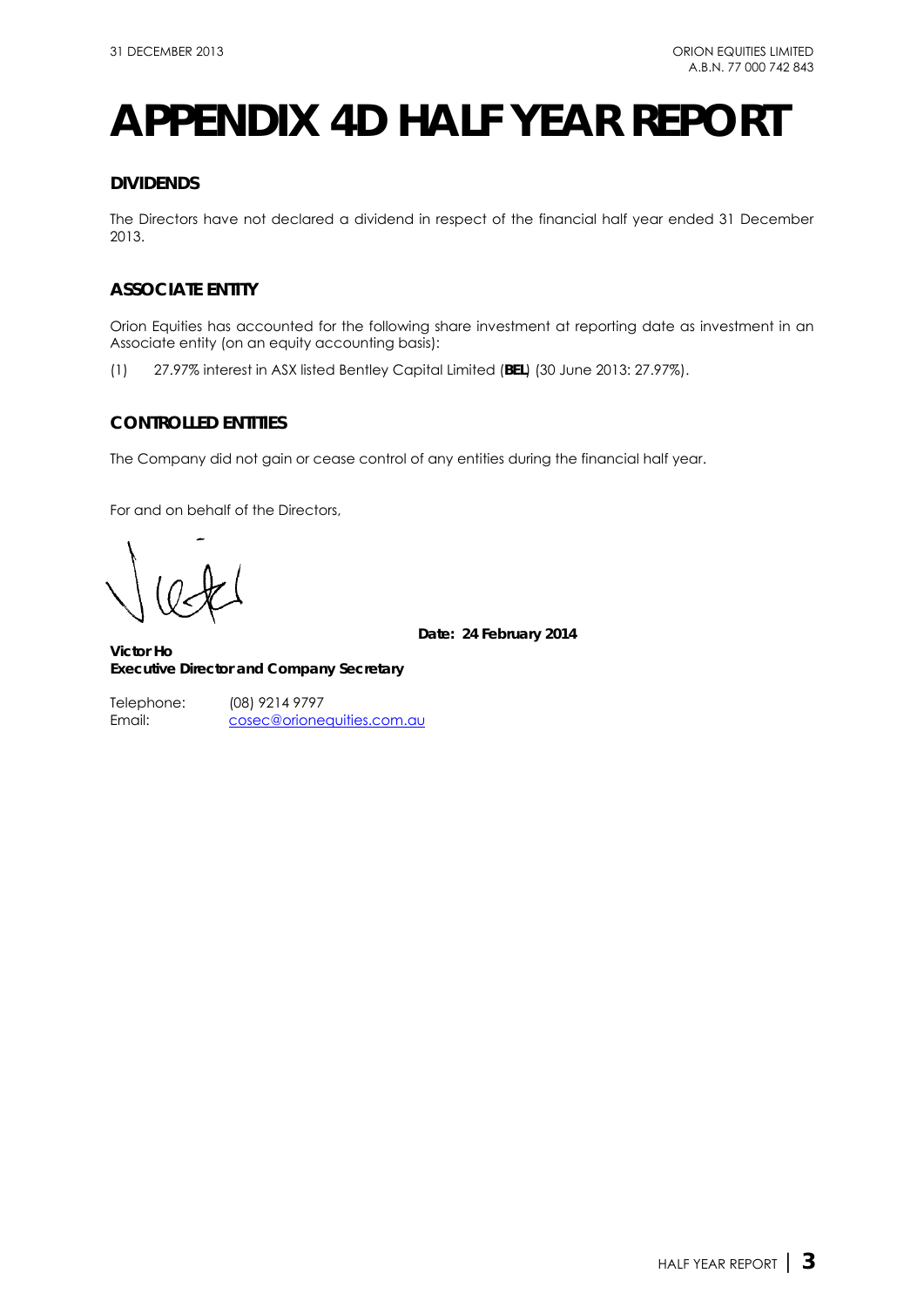The Directors present their report on Orion Equities Limited (**Company** or **Orion Equities** or **OEQ**) and its controlled entities (the **Consolidated Entity**) for the financial half year ended 31 December 2013 (**Reporting Date**).

Orion Equities is a public company limited by shares that was incorporated in New South Wales and has been listed on the Australian Securities Exchange (**ASX**) since November 1970 (ASX Code: OEQ).

### **NET TANGIBLE ASSET BACKING (NTA)**

| <b>Consolidated Entity</b>                   | Dec 2013   | <b>Jun 2013</b> |
|----------------------------------------------|------------|-----------------|
| Net tangible assets (before tax)             | 8,920,006  | 9,213,682       |
| Pre-Tax NTA Backing per share                | 0.525      | 0.517           |
| Less deferred tax assets and tax liabilities |            |                 |
| Net tangible assets (after tax)              | 8,920,006  | 9.213.682       |
| Pre-Tax NTA Backing per share                | 0.525      | 0.517           |
| Based on total issued share capital          | 16,977,836 | 17,814,389      |

Orion bought back 836,553 shares on-market<sup>2</sup> at a total cost of \$217,337 and at an average buy-back cost (including brokerage) of \$0.26 per share during the financial half year.

### **FINANCIAL POSITION**

| <b>Consolidated Entity</b>                             | Dec 2013    | Jun 2013<br>\$ |
|--------------------------------------------------------|-------------|----------------|
|                                                        |             |                |
| Cash                                                   | 1,313,154   | 1,695,628      |
| Financial assets at fair value through profit and loss | 785,658     | 720,085        |
| Investments in listed Associate entity                 | 4,150,555   | 4,079,810      |
| Inventory                                              | 1,580,177   | 1,630,622      |
| <b>Receivables</b>                                     | 60,188      | 73,414         |
| <b>Intangibles</b>                                     | 650,433     | 650,433        |
| Other assets                                           | 1,198,356   | 1,211,055      |
| Deferred tax asset                                     | 90,131      | 94,688         |
| <b>Total Assets</b>                                    | 9,828,652   | 10,155,735     |
| Other payables and liabilities                         | (168,082)   | (196, 932)     |
| Deferred tax liability                                 | (90, 131)   | (94,688)       |
| <b>Net Assets</b>                                      | 9,570,439   | 9,864,115      |
| <b>Issued capital</b>                                  | 19,156,370  | 19,374,007     |
| Reserves                                               | 227,806     | 227,806        |
| <b>Accumulated Losses</b>                              | (9,813,737) | (9, 737, 698)  |
| <b>Total Equity</b>                                    | 9,570,439   | 9,864,115      |

2 Refer to ASX Appendix 3C - Announcement of Buy-Back dated 5 August 2013

-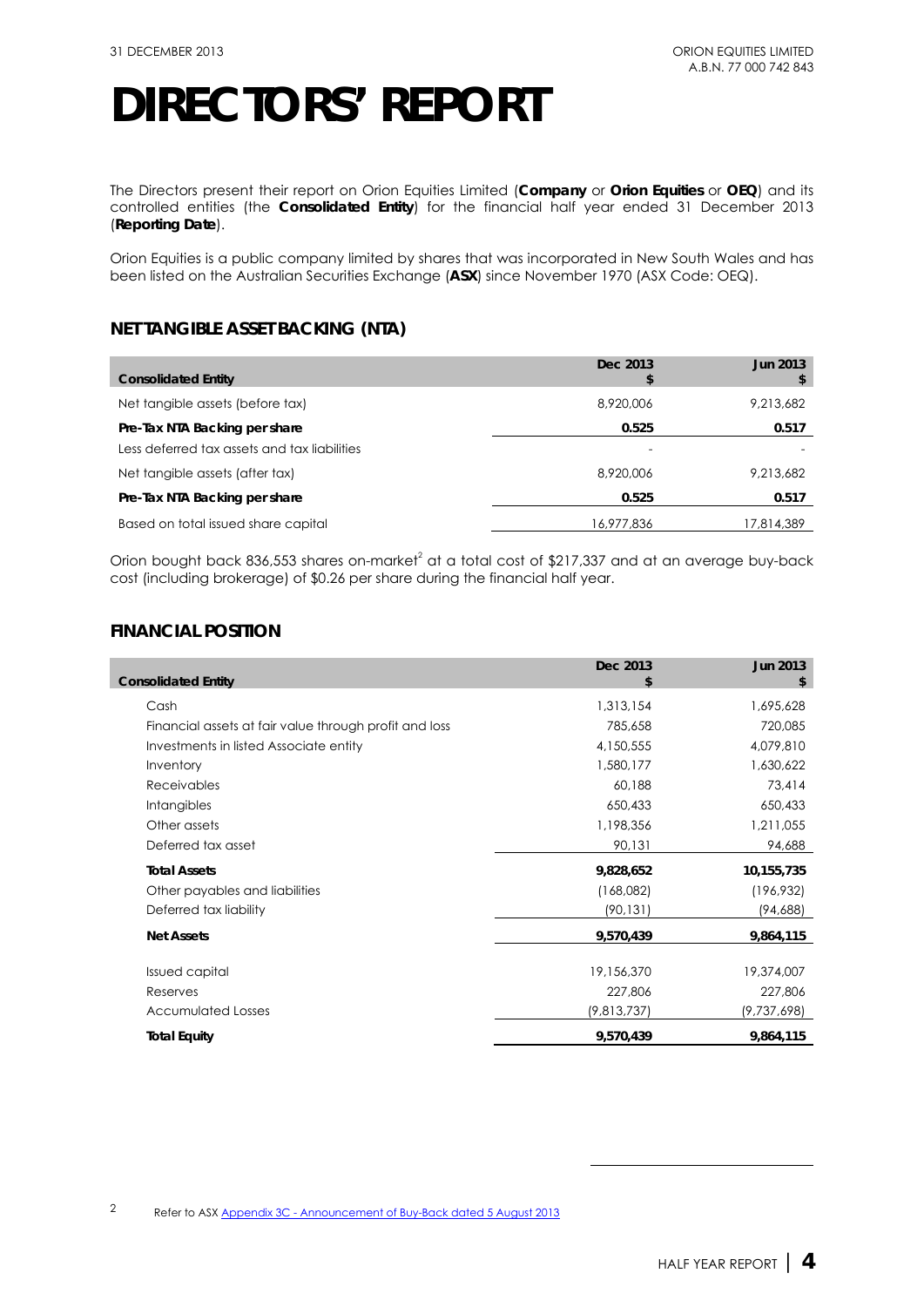### **OPERATING RESULTS**

|                                             | Dec 2013        | Dec 2012  |
|---------------------------------------------|-----------------|-----------|
| <b>Consolidated Entity</b>                  |                 |           |
| Total revenues                              | 481,889         | 701.604   |
| Total expenses                              | (557, 928)      | 727,633)  |
| Loss before tax                             | (76, 039)       | (26, 029) |
| Income tax expense                          | $\qquad \qquad$ |           |
| Loss attributable to members of the Company | (76,039)        | (26, 029) |

Revenues include:

- (1) \$275,883 share of ASX listed Bentley Capital Limited's (**BEL**) (Associate entity) net gain (December 2012: \$3,995 net loss); and
- (2) \$65,573 net gain on financial assets held at fair value through profit or loss (December 2012: \$477,357 net gain).

Expenses include \$269,868 personnel costs (including Directors' fees) (December 2012: \$293,973).

The principal component of the \$65,573 net gain on financial assets held at fair value through profit or loss is the unrealised gain on the Company's share investment in ASX listed Strike Resources Limited (**SRK**) which increased in value from \$0.043 to \$0.047 per share during the financial half year.

### **LOSS PER SHARE**

| <b>Consolidated Entity</b>                                                                                                                    | Dec 2013   | Dec 2012   |
|-----------------------------------------------------------------------------------------------------------------------------------------------|------------|------------|
| Basic and diluted loss per share (cents)                                                                                                      | (0.43)     | (0.15)     |
| Weighted average number of ordinary shares outstanding<br>during the half year used in the calculation of basic and<br>diluted loss per share | 17,553,780 | 17.814.389 |

### **DIVIDENDS**

The Directors have not declared a dividend in respect of the financial half year ended 31 December 2013.

### **CAPITAL MANAGEMENT**

### **(a) Securities In The Company**

The Company has 16,977,836 (30 June 2013: 17,814,389) fully paid ordinary shares on issue as at the Reporting Date and 16,771,144 shares on issue as at the date of this report.

All such shares are listed on ASX. The Company does not have other securities on issue at the date of this report.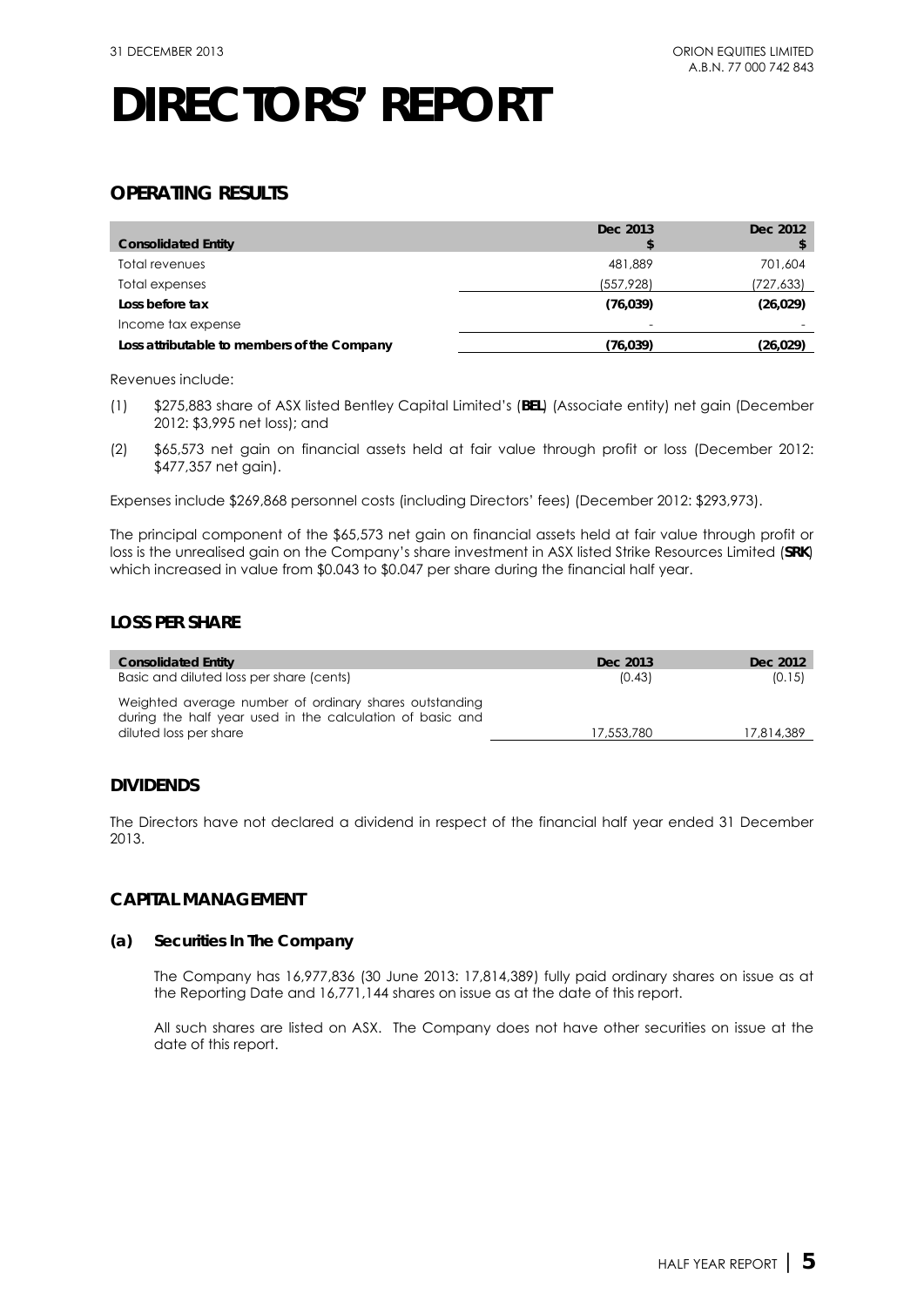### **(b) On-Market Share Buy-Back**

On 5 August 2013, the Company announced its intention to conduct an on-market share buyback of up to 1,600,000 shares (**Current Buy-Back**) 3 . This represented ~9% of the pre Buy-Back and ~10% of the post Buy-Back total voting shares of the Company.

In accordance with ASX Listing Rule 7.33, the Company will not pay any more than 5% above the average of the market price for the Company's shares over the last 5 days on which sales in the shares were recorded prior to the Current Buy-Back occurring.

The Current Buy-Back will continue until the earlier of the acquisition of the Current Buy-Back shares and 31 July 2014, subject to the Company exercising its right to suspend or terminate the Current Buy-Back, or amend its terms, at any time.

Further, the Company only intends to buy back shares each month between the trading day after the Company announces its monthly updated NTA backing (usually on or about the 14th of the month) and the last trading day of that calendar month (subject otherwise to the Company's Share Trading Policy).

During the financial half year, the Company bought back 836,553 shares at a total cost of \$217,337 and at an average buy-back cost (including brokerage) of \$0.26 per share.

Subsequent to the end of the Reporting Date and as at the date of this report, the Company has bought back a further 206,692 shares at a total cost of \$55,850 and at an average buy-back cost (including brokerage) of \$0.27 per share.

The Company may, at the determination of the Company as to quantum, timing and price, buy back up to a further 556,755 shares under the Current Buy-Back (on or before 31 July 2014).

### **(c) Additional 10% On-Market Share Buy-Back**

At the Company's 2013 annual general meeting (**AGM**) on 28 November 2013, shareholders approved the Company buying back a further 1,600,000 shares (being 9.9% of the post Current-Buy-Back completion share capital) under an on-market share buy-back (**Additional Buy-Back**), in addition to shares to be bought back under the Current Buy-Back.

The Additional Buy-Back will commence only after the Current Buy-Back has concluded. That is, after the Company has completed buying back the balance of 556,755 shares (as at the date of this report) remaining under the Current Buy-Back (initially set at 1,600,000 shares).

However, the Company will only form a view on whether to conduct the Additional Buy-Back at the relevant time and it is not given that such buy-back will occur. The commencement of the Additional Buy-Back will be a function of a range of matters at that time including but not limited to the financial position of the Company, its capital requirements and other considerations in relation to the commercial operations and prospects of the Company. In addition, it is not likely to buy back shares under the Current Buy-Back or the Additional Buy-Back unless it is able to do so at a discount to their NTA backing per share.

The Additional Buy-Back will be undertaken on-market and will be subject to the same ASX Listing Rule 7.33 cap on pricing and the Company's Share Trading Policy as outlined above in relation to the Current Buy-Back.

The Additional Buy-Back would bring the total number of shares to be acquired under both Buy-Backs (that is, including shares to be bought under the Current Buy-Back) to 3,200,000 shares, representing 17.96% of total shares on issue before the start of the Current Buy-Back.

-

3 Refer Orion's ASX Appendix 3C - Announcement of Buy-Back dated 5 August 2013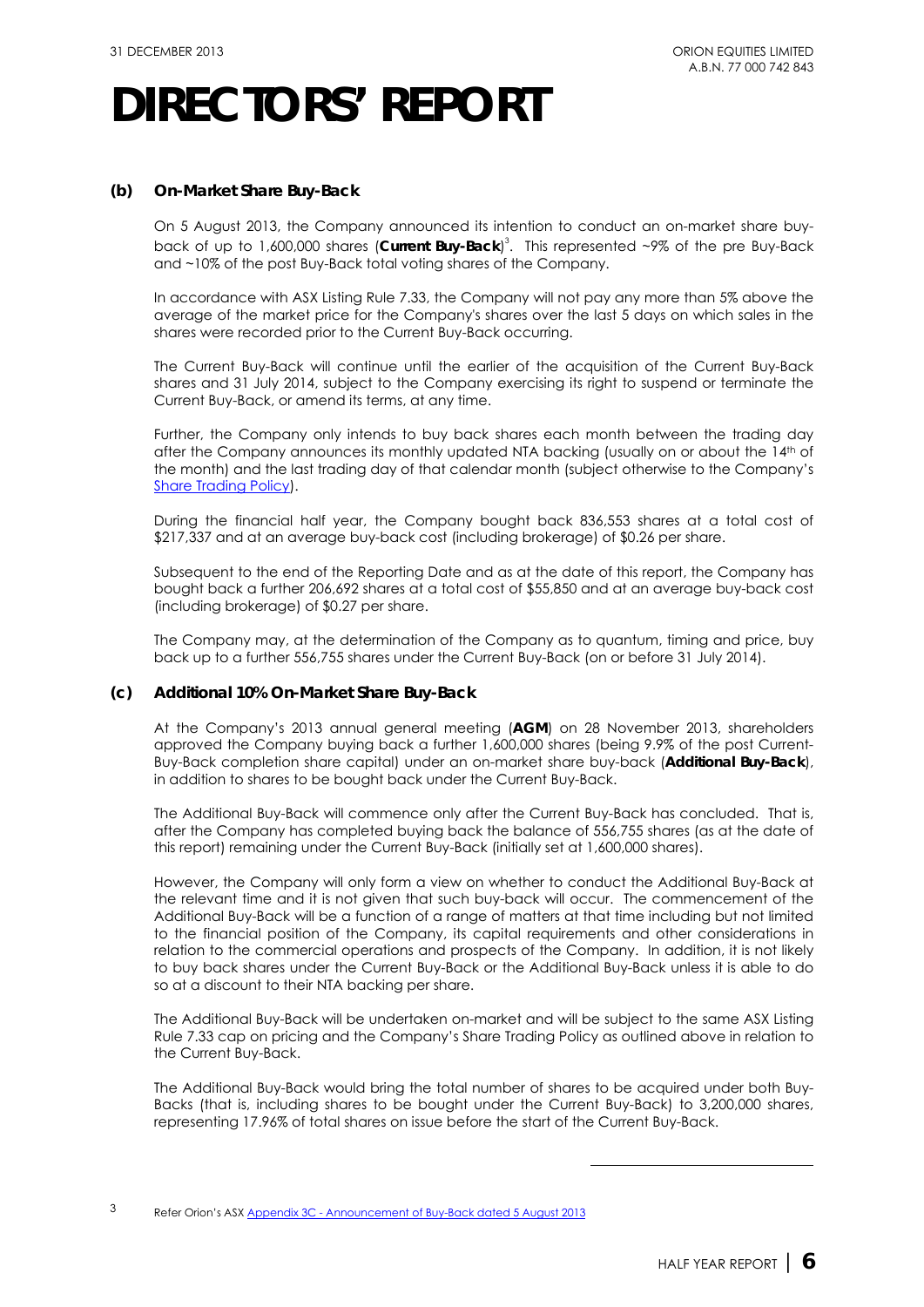The purposes of the Additional Buy-Back (and the Current Buy-Back (together, the **Buy-Backs**)) are twofold:

- To give shareholders who wish to do so an improved opportunity to realise their shares in light of low market liquidity.
- To increase the NTA backing per share of the remaining shares, for the benefit of shareholders who choose not to sell into the Buy-Backs. This will be achieved by the Company only buying back shares if it can do so at a discount to NTA per share.

The Company refers to the Notice of AGM and Explanatory Statement dated 23 October 2013 for further details in relation to the Additional Buy-Back.

### **REVIEW OF OPERATIONS**

### **(a) Investment Portfolio Details as at 31 December 2013**

### **Asset Weighting**

|                                                                        | % of Net Assets |                 |          |
|------------------------------------------------------------------------|-----------------|-----------------|----------|
|                                                                        | Dec 2013        | <b>Jun 2013</b> | Dec 2012 |
| Australian equities                                                    | 52%             | 49%             | 54%      |
| Agribusiness <sup>4</sup>                                              | 13%             | 19%             | 19%      |
| Property held for development and resale                               | 16%             | 15%             | 13%      |
| Net tax liabilities (current year and deferred tax assets/liabilities) |                 |                 |          |
| Net cash/other assets and provisions                                   | 20%             | 17%             | 14%      |
| <b>TOTAL</b>                                                           | 100%            | 100%            | 100%     |

### **Major Holdings in Securities Portfolio**

| Equities                       | <b>Fair Value</b><br>\$'million | $%$ of<br><b>Net Assets</b> | <b>ASX</b><br>Code | <b>Industry Sector Exposures</b> |
|--------------------------------|---------------------------------|-----------------------------|--------------------|----------------------------------|
| <b>Bentley Capital Limited</b> | 2.87                            | 43.40%                      | BEL                | Diversified Financials           |
| Strike Resources Limited       | 0.78                            | 8.20%                       | <b>SRK</b>         | <b>Materials</b>                 |
| <b>TOTAL</b>                   | 3.65                            | 51.60%                      |                    |                                  |

### **(b) Bentley Capital Limited (ASX Code: BEL)**

Bentley Capital Limited (**Bentley**) is a listed investment company (**LIC**) with a current exposure to Australian equities.

Orion Executive Chairman, Farooq Khan, is the Executive Chairman of Bentley and Chair of its Investment Committee. Orion Executive Director and Company Secretary, Victor Ho, is the Company Secretary of Bentley and member of its Investment Committee.

Orion holds 27.97% (20,513,783 shares) of Bentley's issued ordinary share capital with Queste Communications Ltd (the controlling company of Orion) holding 2.37% (1,740,625 shares) of Bentley's issued ordinary share capital (30 June 2013: Orion held 20,513,783 shares (27.97%) and Queste held 1,740,625 shares (2.37%)).

-

<sup>4</sup> Agribusiness net assets include olive grove land, olive trees, water licence, buildings, plant and equipment and inventory (bulk and packaged oils)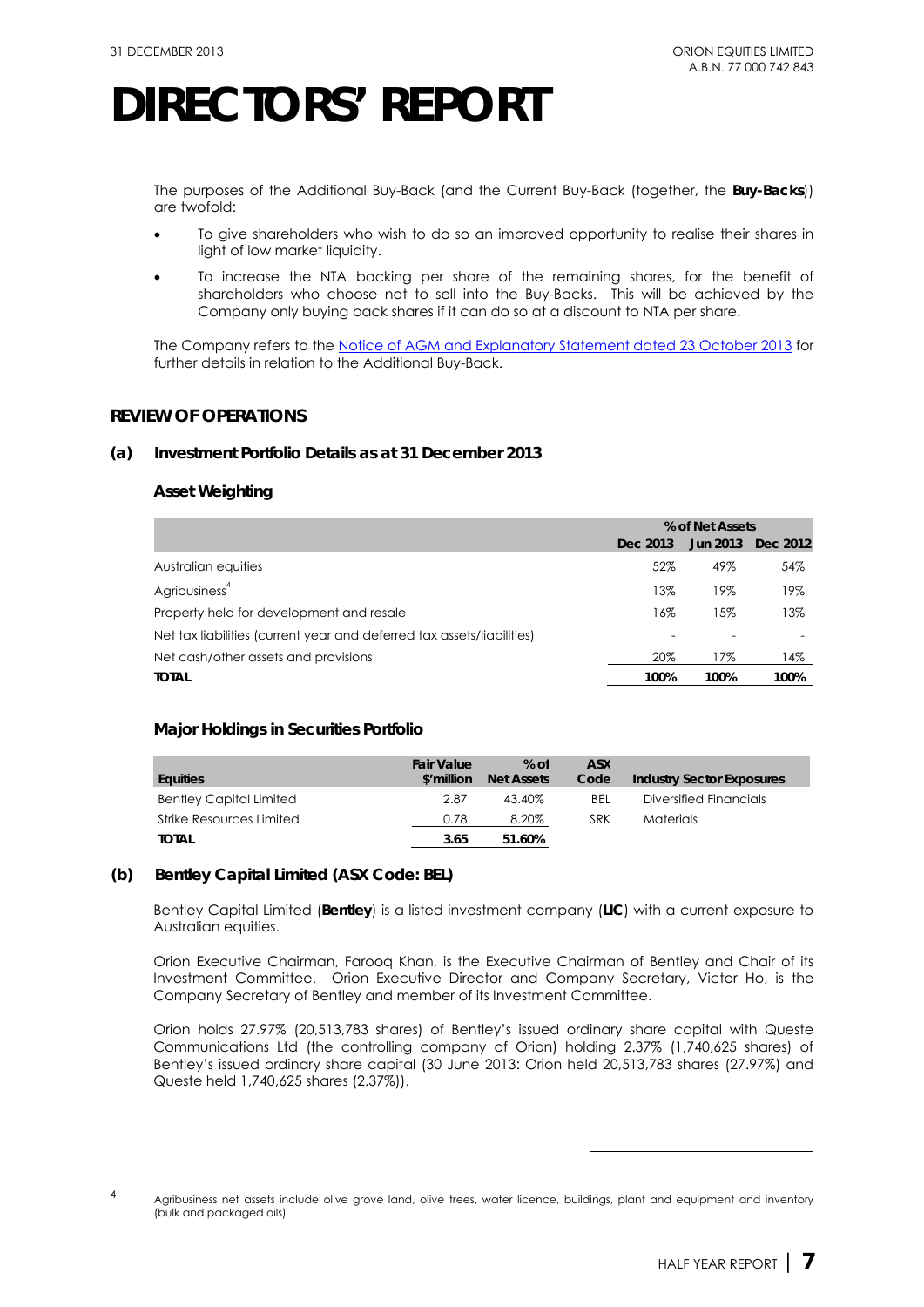Bentley's asset weighting as at 31 December 2013 was 94.47% Australian equities (30 June 2013: 71.50%), 1.96% intangible assets and resource projects (30 June 2013: 1.72%) and 3.57% net cash/other assets (30 June 2013: 26.78%).

Bentley had net assets of \$18.52 million as at 31 December 2013 (30 June 2013: \$18.27million) and generated an after tax net profit of \$0.99 million for the financial half year (31 December 2012: \$0.01 million net loss).

Bentley has also returned \$0.73 million (via a capital return of one cent per share) to its shareholders during the financial half year (6 months to 30 June 2013: \$0.73 million was returned to shareholders (via a capital return of one cent per share each)).

Orion received a total of \$205,138 from this distribution during the financial half year (6 months to 30 June 2013: \$205,138).

Subsequent to 31 December 2013, Bentley announced its intention to pay a fully-franked interim dividend of one cent per share. Orion's entitlement to such interim dividend would be \$205,138.

| Rate per share | <b>Nature</b>      | <b>Orion's Entitlement</b> | <b>Payment Date</b> |
|----------------|--------------------|----------------------------|---------------------|
| One cent       | Dividend           | \$205,138                  | 21 March 2014       |
| One cent       | Return of capital  | \$205,138                  | 12 December 2013    |
| One cent       | Return of capital  | \$205,138                  | 18 April 2013       |
| One cent       | Return of capital  | \$205,138                  | 30 November 2012    |
| One cent       | Return of capital  | \$205,138                  | 19 April 2012       |
| Five cents     | Return of capital  | \$1,025,689                | 14 October 2011     |
| 2.4 cents      | Dividend (Special) | \$492,331                  | 26 September 2011   |
| One cent       | Dividend           | \$205,138                  | 26 September 2011   |
| One cent       | Dividend           | \$205,138                  | 17 March 2011       |
| One cent       | Dividend           | \$205,138                  | 30 September 2010   |
| One cent       | Dividend           | \$205,138                  | 15 March 2010       |
| One cent       | Dividend           | \$205,138                  | 30 October 2009     |

Bentley has a long distribution track record, as illustrated below:

### **(c) Strike Resources Limited (ASX Code: SRK)**

Strike Resources Limited (**Strike**) is a resources company with iron ore exploration and development projects in Peru.

Former Orion Executive Director, William Johnson, was appointed Managing Director of Strike on 25 March 2013.

Orion Executive Director and Company Secretary, Victor Ho, was appointed Non-Executive Director of Strike on 24 January 2014. Mr Ho appointed Orion Executive Chairman, Farooq Khan, as his Alternate Director on the Strike Board.

Orion holds 16,690,802 shares in Strike, being 11.48% of Strike's issued ordinary share capital (30 June 2013: 16,690,802 shares and 11.48%).

### **(d) Other Assets**

Orion also owns:

- the ultra-premium "Dandaragan Estate" extra virgin olive oil business and a 143 hectare commercial olive grove operation (with approximately 64,500, 14 year old olive tree plantings) located in Gingin, Western Australian; and
- a property located in Mandurah, Western Australia held for redevelopment or sale but currently rented out.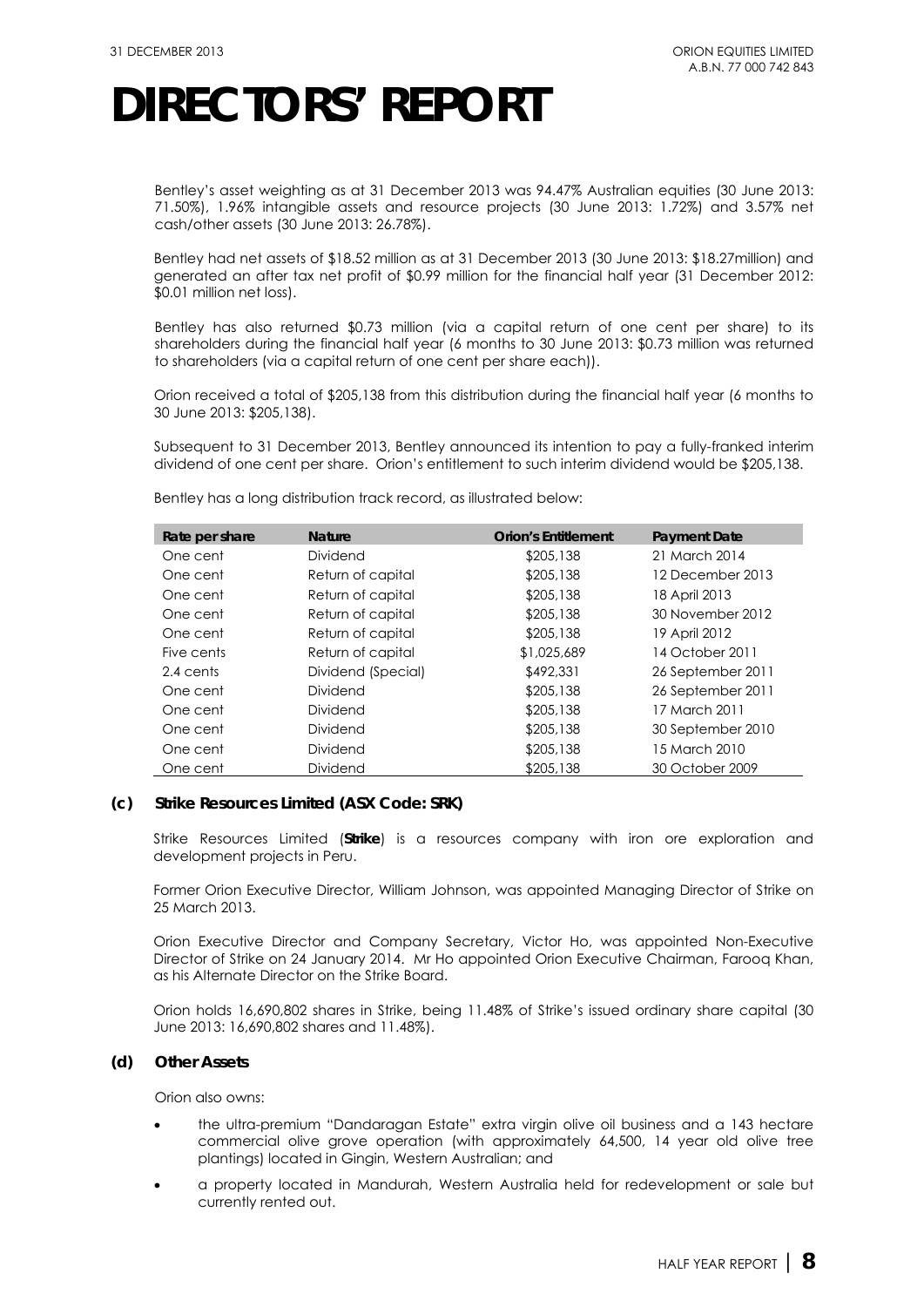### **BOARD OF DIRECTORS**

Information concerning Directors in office during or since the half year is as follows:

| <b>Faroog Khan</b>                                  | <b>Executive Chairman</b>                                                                                                                                                                                                                                                                                                                                                                                                                                                                                                                |  |  |
|-----------------------------------------------------|------------------------------------------------------------------------------------------------------------------------------------------------------------------------------------------------------------------------------------------------------------------------------------------------------------------------------------------------------------------------------------------------------------------------------------------------------------------------------------------------------------------------------------------|--|--|
| Appointed                                           | 23 October 2006                                                                                                                                                                                                                                                                                                                                                                                                                                                                                                                          |  |  |
| Qualifications                                      | BJuris, LLB (Western Australia)                                                                                                                                                                                                                                                                                                                                                                                                                                                                                                          |  |  |
| Experience                                          | Mr Khan is a qualified lawyer having previously practised principally in the field of<br>corporate law. Mr Khan has extensive experience in the securities industry, capital<br>markets and the executive management of ASX-listed companies. In particular, Mr<br>Khan has guided the establishment and growth of a number of public listed<br>companies in the investment, mining and financial services sectors.<br>He has<br>considerable experience in the fields of capital raisings, mergers and acquisitions and<br>investments. |  |  |
| Relevant interest in<br>shares                      | 2,000 shares - directly<br>9,367,653 shares - indirectly $5$                                                                                                                                                                                                                                                                                                                                                                                                                                                                             |  |  |
| Special<br>Responsibilities                         | Chairman of the Board and the Investment Committee                                                                                                                                                                                                                                                                                                                                                                                                                                                                                       |  |  |
| Other current<br>directorships in                   | (1)<br>Executive Chairman and Managing Director of Queste Communications Ltd<br>(QUE) (since 10 March 1998)                                                                                                                                                                                                                                                                                                                                                                                                                              |  |  |
| listed entities                                     | Executive Chairman of Bentley Capital Limited (BEL) (Director since 2 December<br>(2)<br>2003)                                                                                                                                                                                                                                                                                                                                                                                                                                           |  |  |
|                                                     | Alternate Director to Victor Ho, who is Non-Executive Director of Strike Resources<br>(3)<br>Limited (SRK) (since 20 January 2014)                                                                                                                                                                                                                                                                                                                                                                                                       |  |  |
| Former<br>directorships in<br>other listed entities | Alara Resources Limited (AUQ) (18 May 2007 to 31 August 2012)<br>(1)<br>Yellow Brick Road Holdings Limited (YBR) (27 April 2006 to 18 March 2011)<br>(2)<br>(3)<br>Strike Resources Limited (SRK) (3 September 1999 to 3 February 2011)                                                                                                                                                                                                                                                                                                  |  |  |
|                                                     |                                                                                                                                                                                                                                                                                                                                                                                                                                                                                                                                          |  |  |
| Victor P. H. Ho                                     | <b>Executive Director and Company Secretary</b>                                                                                                                                                                                                                                                                                                                                                                                                                                                                                          |  |  |
| Appointed                                           | Executive Director since 4 July 2003; Company Secretary since 2 August 2000                                                                                                                                                                                                                                                                                                                                                                                                                                                              |  |  |
| Qualifications                                      | BCom, LLB (Western Australia)                                                                                                                                                                                                                                                                                                                                                                                                                                                                                                            |  |  |
| Experience                                          | Mr Ho has been in company secretarial/executive roles with a number of public listed<br>companies since 2000. Previously, Mr Ho had 9 years' experience in the taxation<br>profession with the Australian Tax Office and in a specialist tax law firm. Mr Ho has<br>extensive experience in the structuring and execution of commercial and corporate<br>transactions, capital raisings, capital management matters, public company<br>administration, corporations' law and stock exchange compliance and shareholder<br>relations.     |  |  |
| Relevant interest in<br>shares                      | None                                                                                                                                                                                                                                                                                                                                                                                                                                                                                                                                     |  |  |
| Special<br>Responsibilities                         | Member of Investment Committee                                                                                                                                                                                                                                                                                                                                                                                                                                                                                                           |  |  |
| Other positions<br>held in listed                   | Executive Director and Company Secretary of Queste Communications Ltd (QUE)<br>(1)<br>(Director since 3 April 2013; Company Secretary since 30 August 2000)                                                                                                                                                                                                                                                                                                                                                                              |  |  |
| entities                                            | Non-Executive Director of Strike Resources Limited (SRK) (since 24 January 2014)<br>(2)<br>(3)<br>Company Secretary of Bentley Capital Limited (BEL) (since 5 February 2004)<br>(4)<br>Company Secretary of Alara Resources Limited (AUQ) (since 4 April 2007)                                                                                                                                                                                                                                                                           |  |  |
| Former<br>directorships in<br>other listed entities | None                                                                                                                                                                                                                                                                                                                                                                                                                                                                                                                                     |  |  |

-

<sup>5</sup> Held by Queste Communications Ltd (**QUE**); Farooq Khan (and an associated company) have a deemed relevant interest in the OEQ shares in which QUE has a relevant interest by reason of having >20% voting power in QUE; refer Farooq Khan's <u>Initial</u> Substantial Holder Notice dated 23 January 2014 and Change of Director's Interest Notice dated 24 January 2014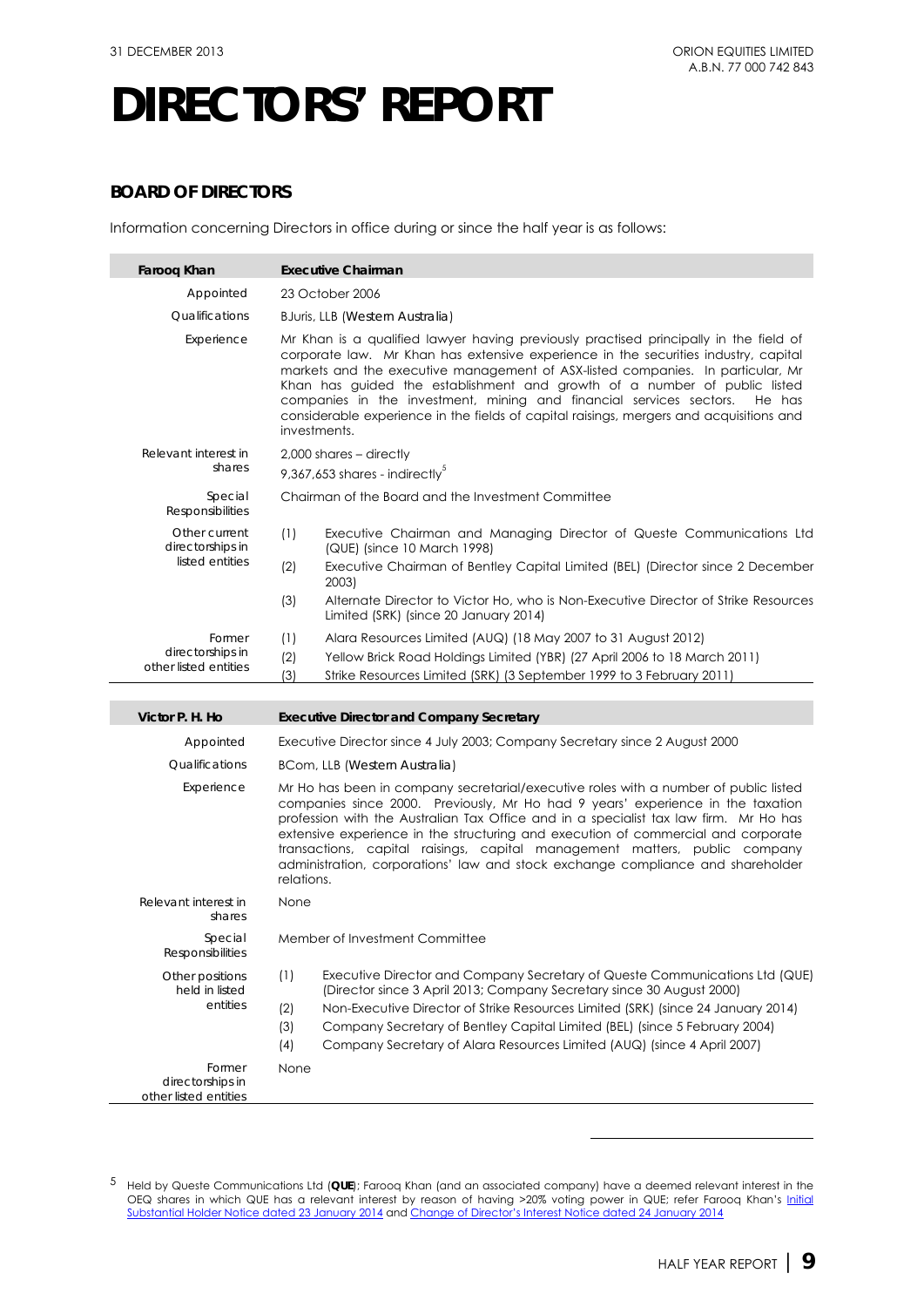| Yaqoob Khan                                          | <b>Non-Executive Director</b>                                                                                                                                                                                                                                                                                                                                                                                                                 |
|------------------------------------------------------|-----------------------------------------------------------------------------------------------------------------------------------------------------------------------------------------------------------------------------------------------------------------------------------------------------------------------------------------------------------------------------------------------------------------------------------------------|
| Appointed                                            | 5 November 1999                                                                                                                                                                                                                                                                                                                                                                                                                               |
| <i><u><b>Oualifications</b></u></i>                  | BCom ( <i>Western Australia</i> ), Master of Science in Industrial Administration ( <i>Carnegie</i><br>Mellon)                                                                                                                                                                                                                                                                                                                                |
| Experience                                           | Mr Khan holds a Masters degree in Business and has worked as a senior executive<br>responsible for product marketing, costing systems and production management.<br>Mr Khan has been involved in the structuring and ASX listing of a number of public<br>companies and in subsequent executive management. Mr Khan brings<br>considerable international experience in corporate finance and the strategic<br>analysis of listed investments. |
| Relevant interest in<br>shares                       | None                                                                                                                                                                                                                                                                                                                                                                                                                                          |
| Special<br><b>Responsibilities</b>                   | None                                                                                                                                                                                                                                                                                                                                                                                                                                          |
| Other current<br>directorships in<br>listed entities | Non-Executive Director of Queste Communications Ltd (QUE) (since 10 March<br>1998)                                                                                                                                                                                                                                                                                                                                                            |
| Former<br>directorships in<br>other listed entities  | None                                                                                                                                                                                                                                                                                                                                                                                                                                          |

### **AUDITOR'S INDEPENDENCE DECLARATION**

A copy of the Auditor's Independence Declaration as required under section 307C of the *Corporations Act 2001* forms part of this Directors Report and is set out on page 11. This relates to the Auditor's Independent Review Report, where the Auditors state that they have issued an independence declaration.

Signed for and on behalf of the Directors in accordance with a resolution of the Board,

**Farooq Khan Victor Ho**

**24 February 2014** 

**Chairman Executive Director and Company Secretary**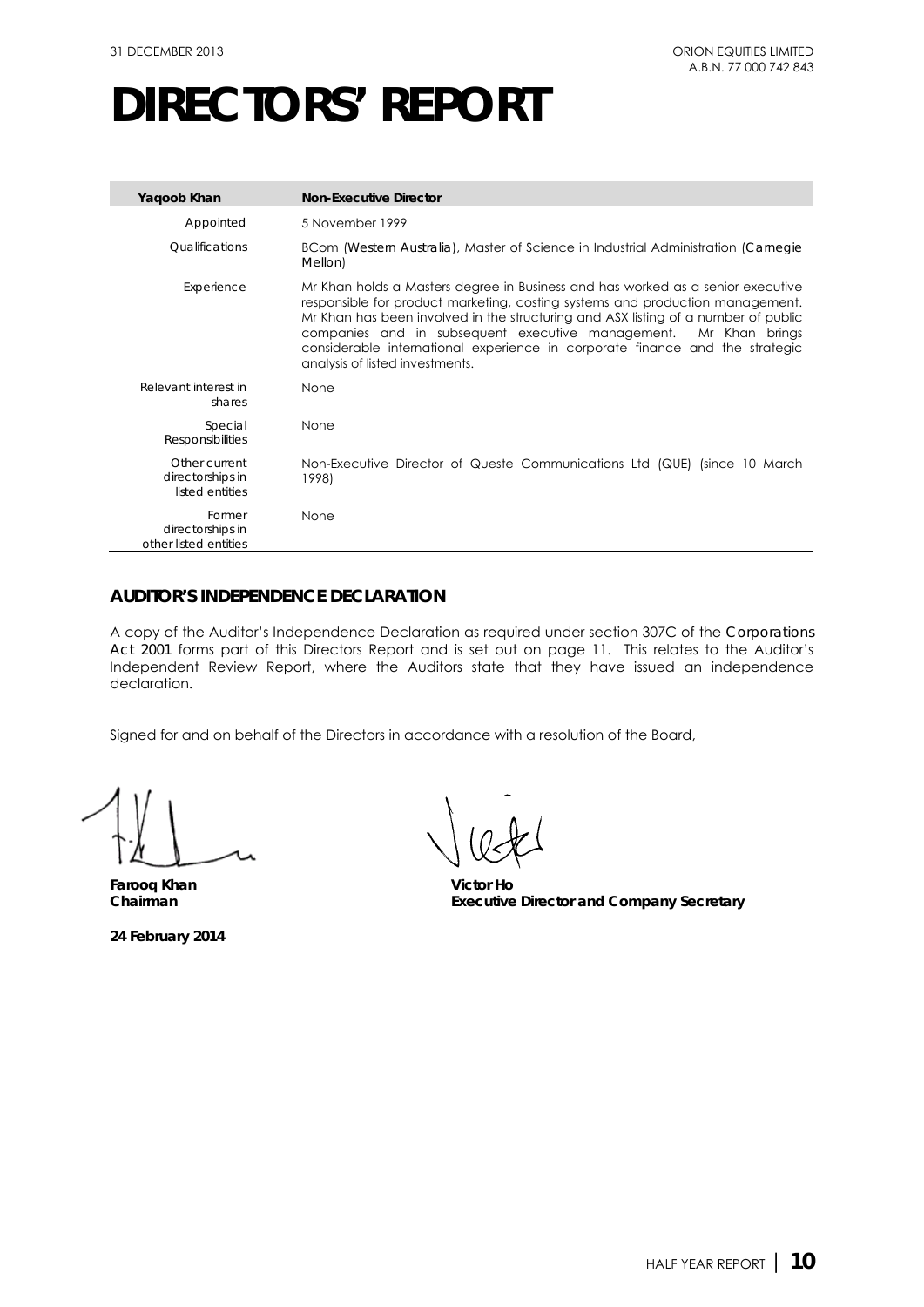

Tel: +61 8 6382 4600 Fax: +61 8 6382 4601 **www.bdo.com.au**

38 Station Street Subiaco, WA 6008 PO Box 700 West Perth WA 6872 Australia

The Board of Directors Orion Equities Limited Suite 1, 346 Barker Road Subiaco, WA, 6008

Dear Sirs,

**DECLARATION OF INDEPENDENCE BY CHRIS BURTON TO THE DIRECTORS OF ORION EQUITIES LIMITED**

As lead auditor for the review of Orion Equities Limited for the half-year ended 31 December 2013, I declare that, to the best of my knowledge and belief, there have been:

- 1. No contraventions of the auditor independence requirements of the *Corporations Act 2001* in relation to the review; and
- 2. No contraventions of any applicable code of professional conduct in relation to the review.

This declaration is in respect of Orion Equities Limited and the entities it controlled during the period.

 $CB$ 

**Chris Burton** Director

Perth, 24 February 2014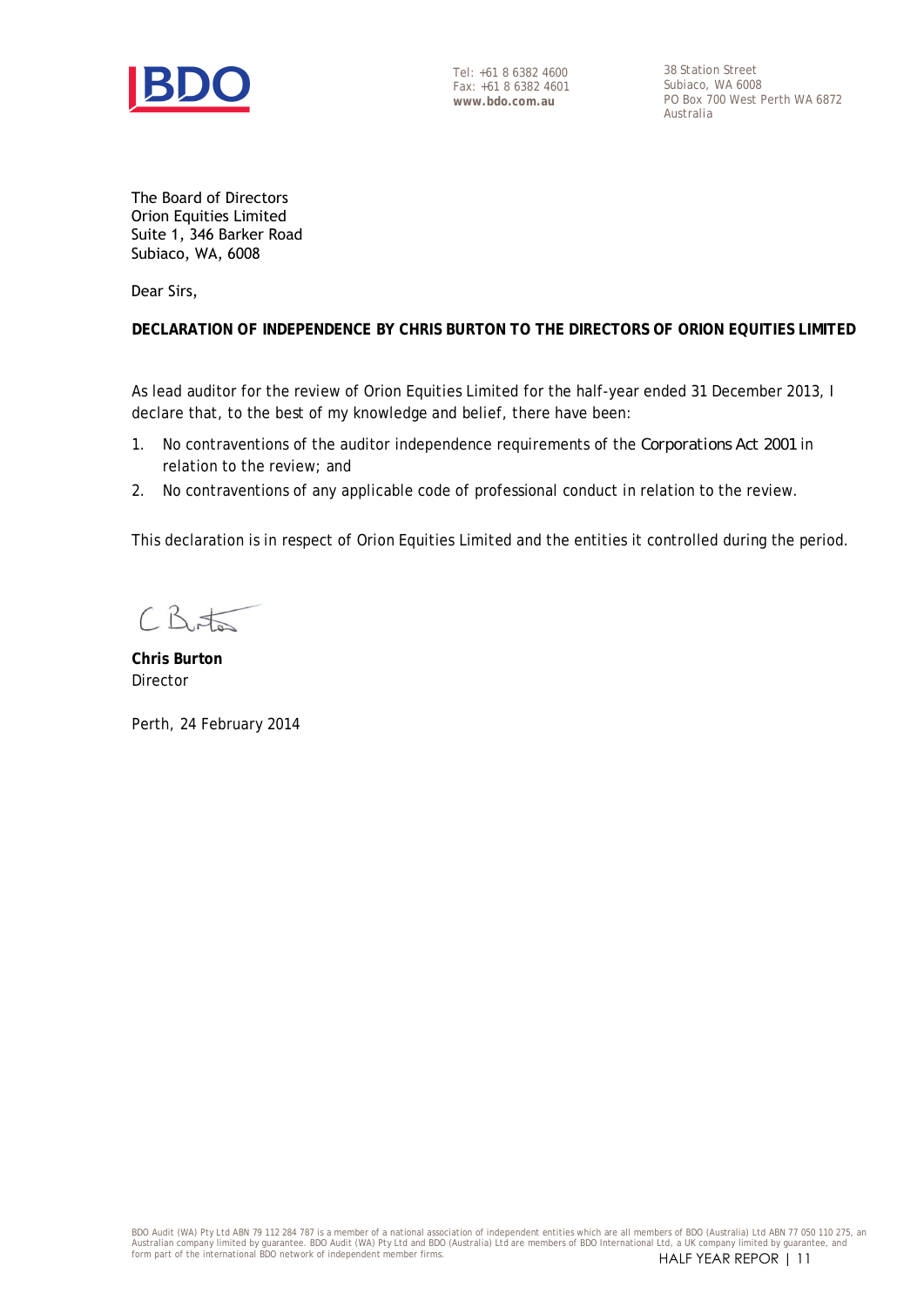### **CONSOLIDATED STATEMENT for the half year ended 31 December 2013 OF PROFIT OR LOSS AND OTHER COMPREHENSIVE INCOME**

|                                                                                               | <b>Note</b>    | 31 Dec 13<br>\$ | 31 Dec 12  |
|-----------------------------------------------------------------------------------------------|----------------|-----------------|------------|
| Revenue                                                                                       | $\overline{2}$ | 139,909         | 224,247    |
|                                                                                               |                |                 |            |
| Other                                                                                         |                |                 |            |
| Net Profit on Financial Assets at Fair Value through Profit or Loss                           |                | 65,573          | 477,357    |
| Share of Net Profit of Associate                                                              |                | 275,883         |            |
| Other Revenue                                                                                 |                | 524             |            |
| <b>TOTAL REVENUE</b>                                                                          |                | 481,889         | 701,604    |
| <b>EXPENSES</b>                                                                               | $\overline{2}$ |                 |            |
| Share of Net Loss of Associate                                                                |                |                 | (3,995)    |
| <b>Land Operation Expenses</b>                                                                |                | (7, 319)        | (13, 311)  |
| Cost of Goods Sold in relation to Olive Oil Operations                                        |                | (120, 258)      | (240,069)  |
| Olive Oil Operation Expenses                                                                  |                | (84,051)        | (67, 814)  |
| Personnel Expenses                                                                            |                | (269, 868)      | (305, 126) |
| Occupancy Expenses                                                                            |                | (20,677)        | (35, 911)  |
| <b>Corporate Expenses</b>                                                                     |                | (19, 447)       | (19, 821)  |
| Communication Expenses                                                                        |                | (2,713)         | (4, 570)   |
| <b>Finance Expenses</b>                                                                       |                | (492)           | (1,400)    |
| <b>Administration Expenses</b>                                                                |                | (33, 103)       | (35,616)   |
| <b>LOSS BEFORE INCOME TAX</b>                                                                 |                | (76, 039)       | (26, 029)  |
| Income Tax Expense                                                                            |                |                 |            |
| <b>LOSS FOR THE HALF YEAR</b>                                                                 |                | (76, 039)       | (26, 029)  |
|                                                                                               |                |                 |            |
| OTHER COMPREHENSIVE INCOME                                                                    |                |                 |            |
| Revaluation of Assets, Net of Tax                                                             |                |                 |            |
| TOTAL COMPREHENSIVE LOSS FOR THE HALF YEAR                                                    |                | (76, 039)       | (26, 029)  |
|                                                                                               |                |                 |            |
| LOSS PER SHARE FOR LOSS ATTRIBUTABLE TO THE ORDINARY<br><b>EQUITY HOLDERS OF THE COMPANY:</b> |                |                 |            |
| Basic and Diluted Loss per Share (cents)                                                      | 3              | (0.43)          | (0.15)     |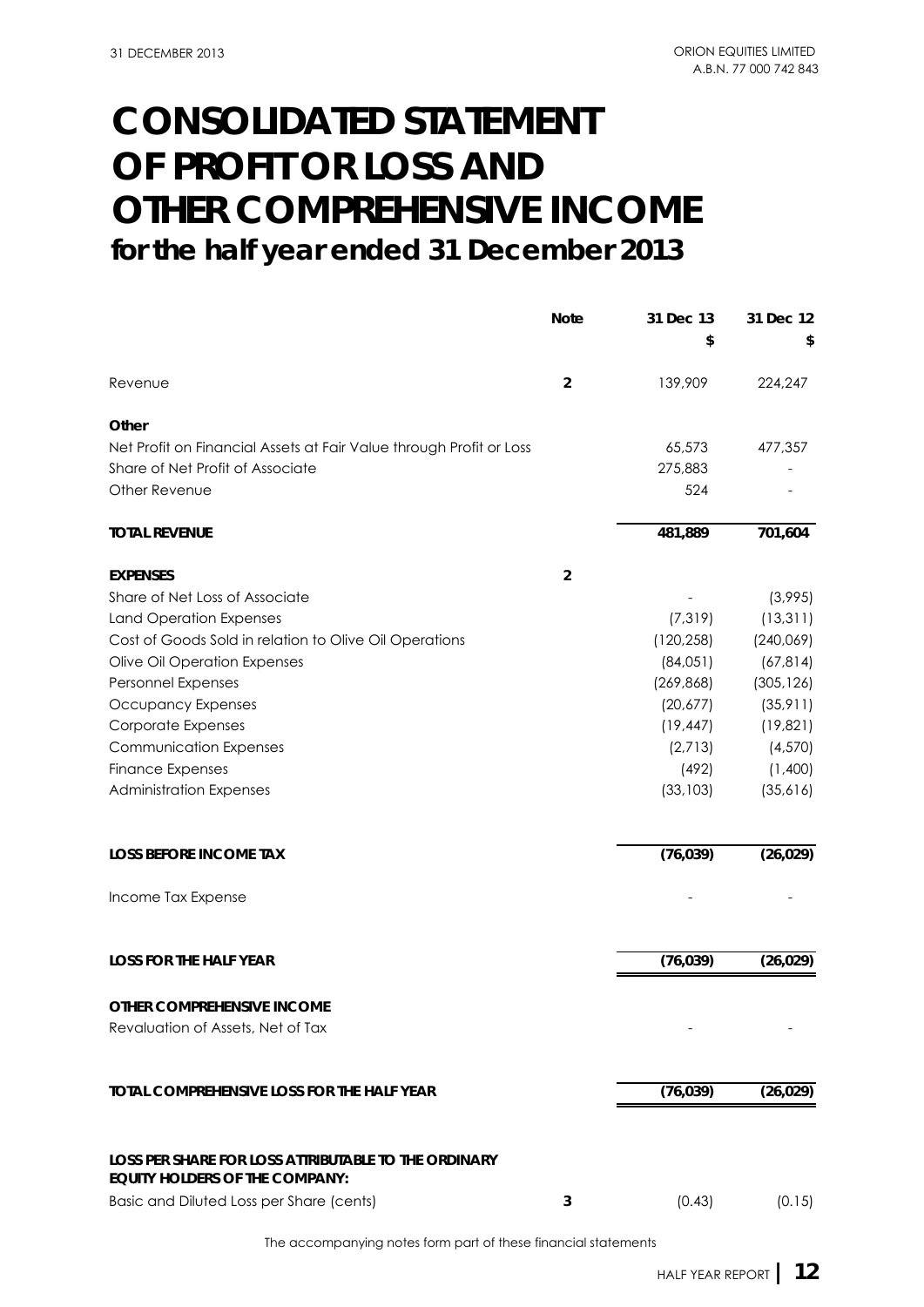### **CONSOLIDATED STATEMENT as at 31 December 2013 OF FINANCIAL POSITION**

|                                                       | <b>Note</b>    | 31 Dec 13   | 30 Jun 13   |
|-------------------------------------------------------|----------------|-------------|-------------|
|                                                       |                | \$          |             |
| <b>CURRENT ASSETS</b>                                 |                |             |             |
| Cash and Cash Equivalents                             | 4              | 1,313,154   | 1,695,628   |
| Financial Assets at Fair Value through Profit or Loss | 5              | 785,658     | 720,085     |
| <b>Trade and Other Receivables</b>                    |                | 27,365      | 40,591      |
| Inventories                                           |                | 90,177      | 140,622     |
| <b>Other Current Assets</b>                           |                | 11,932      | 3,428       |
| <b>TOTAL CURRENT ASSETS</b>                           |                | 2,228,286   | 2,600,354   |
| <b>NON CURRENT ASSETS</b>                             |                |             |             |
| <b>Trade and Other Receivables</b>                    |                | 32,823      | 32,823      |
| Property held for Development or Resale               |                | 1,490,000   | 1,490,000   |
| Investment in Associate Entity                        | 6              | 4,150,555   | 4,079,810   |
| Property, Plant and Equipment                         |                | 1,120,924   | 1,142,127   |
| Olive Trees                                           |                | 65,500      | 65,500      |
| Intangible Assets                                     |                | 650,433     | 650,433     |
| Deferred Tax Asset                                    |                | 90,131      | 94,688      |
| <b>TOTAL NON CURRENT ASSETS</b>                       |                | 7,600,366   | 7,555,381   |
| <b>TOTAL ASSETS</b>                                   |                | 9,828,652   | 10,155,735  |
| <b>CURRENT LIABILITIES</b>                            |                |             |             |
| Trade and Other Payables                              |                | 117,938     | 127,389     |
| Provisions                                            |                | 50,144      | 69,543      |
| <b>TOTAL CURRENT LIABILITIES</b>                      |                | 168,082     | 196,932     |
| <b>NON CURRENT LIABILITIES</b>                        |                |             |             |
| Deferred Tax Liability                                |                | 90,131      | 94,688      |
| <b>TOTAL NON CURRENT LIABILITIES</b>                  |                | 90,131      | 94,688      |
| <b>TOTAL LIABILITIES</b>                              |                | 258,213     | 291,620     |
| <b>NET ASSETS</b>                                     |                | 9,570,439   | 9,864,115   |
| <b>EQUITY</b>                                         |                |             |             |
| <b>Issued Capital</b>                                 | $\overline{7}$ | 19,156,370  | 19,374,007  |
| Reserves                                              |                | 227,806     | 227,806     |
| <b>Accumulated Losses</b>                             |                | (9,813,737) | (9,737,698) |
| <b>TOTAL EQUITY</b>                                   |                | 9,570,439   | 9,864,115   |
|                                                       |                |             |             |

The accompanying notes form part of these financial statements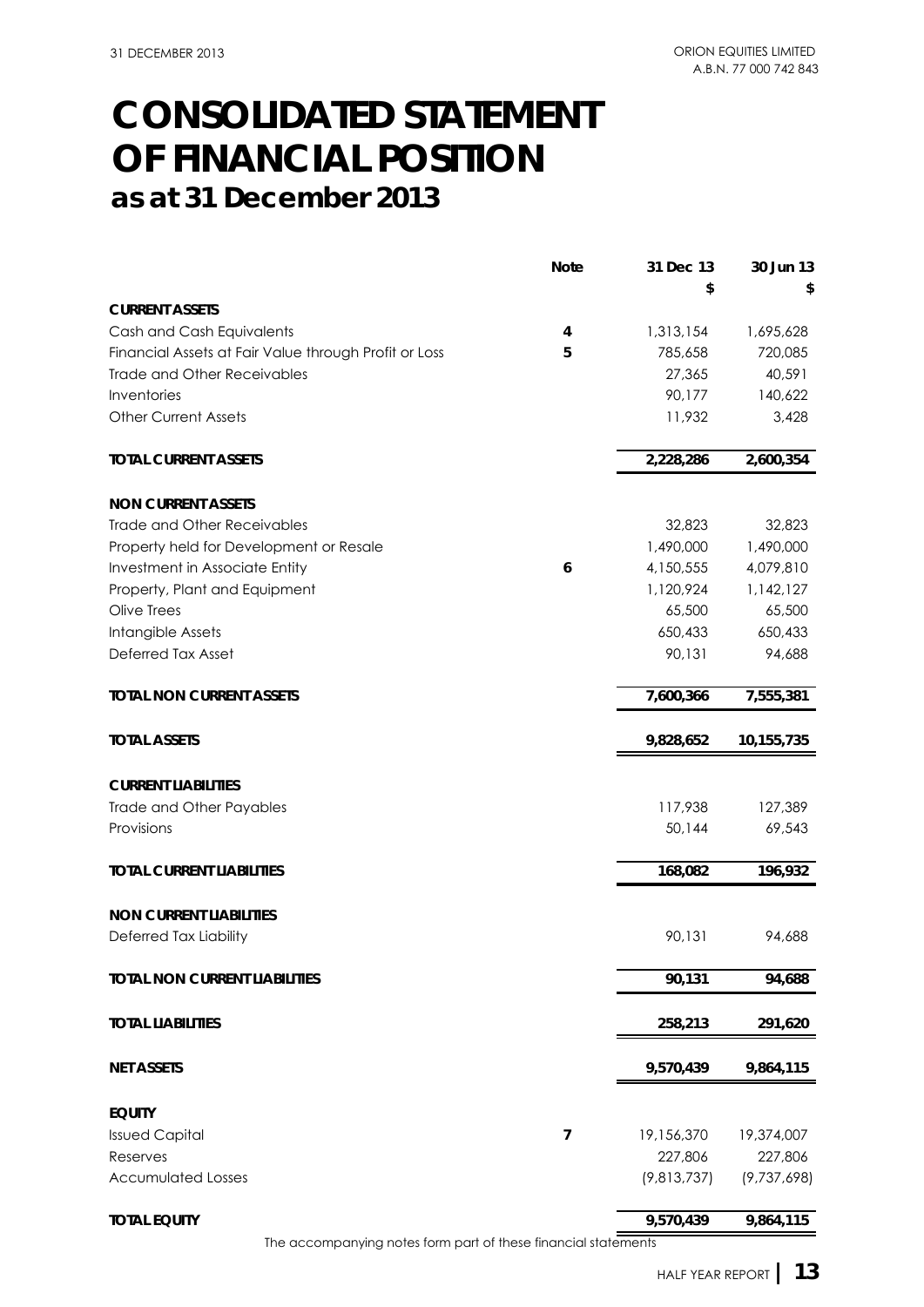## **for the half year ended 31 December 2013 OF CHANGES IN EQUITY CONSOLIDATED STATEMENT**

|                                            |             | <b>Issued</b> |          | Accumulated |            |
|--------------------------------------------|-------------|---------------|----------|-------------|------------|
|                                            | <b>Note</b> | Capital       | Reserves | Losses      | Total      |
|                                            |             | \$            | \$       | \$          | \$         |
| <b>BALANCE AT 1 JULY 2012</b>              |             | 19,374,007    | 361,505  | (6,625,263) | 13,110,249 |
| Loss for the Half Year                     |             |               |          | (26,029)    | (26,029)   |
| Other Comprehensive Income                 |             |               |          |             |            |
| Total Comprehensive Loss for the Half Year |             |               |          | (26, 029)   | (26, 029)  |
| <b>BALANCE AT 31 DECEMBER 2012</b>         |             | 19,374,007    | 361,505  | (6,651,292) | 13,084,220 |
| <b>BALANCE AT 1 JULY 2013</b>              |             | 19,374,007    | 227,806  | (9,737,698) | 9,864,115  |
|                                            |             |               |          |             |            |
| Loss for the Half Year                     |             |               |          | (76,039)    | (76,039)   |
| Other Comprehensive Income                 |             |               |          |             |            |
| Total Comprehensive Loss for the Half Year |             |               |          | (76, 039)   | (76, 039)  |
| Share Buy-Back                             | 7           | (217,637)     |          |             | (217, 637) |
| <b>BALANCE AT 31 DECEMBER 2013</b>         |             | 19,156,370    | 227,806  | (9,813,737) | 9,570,439  |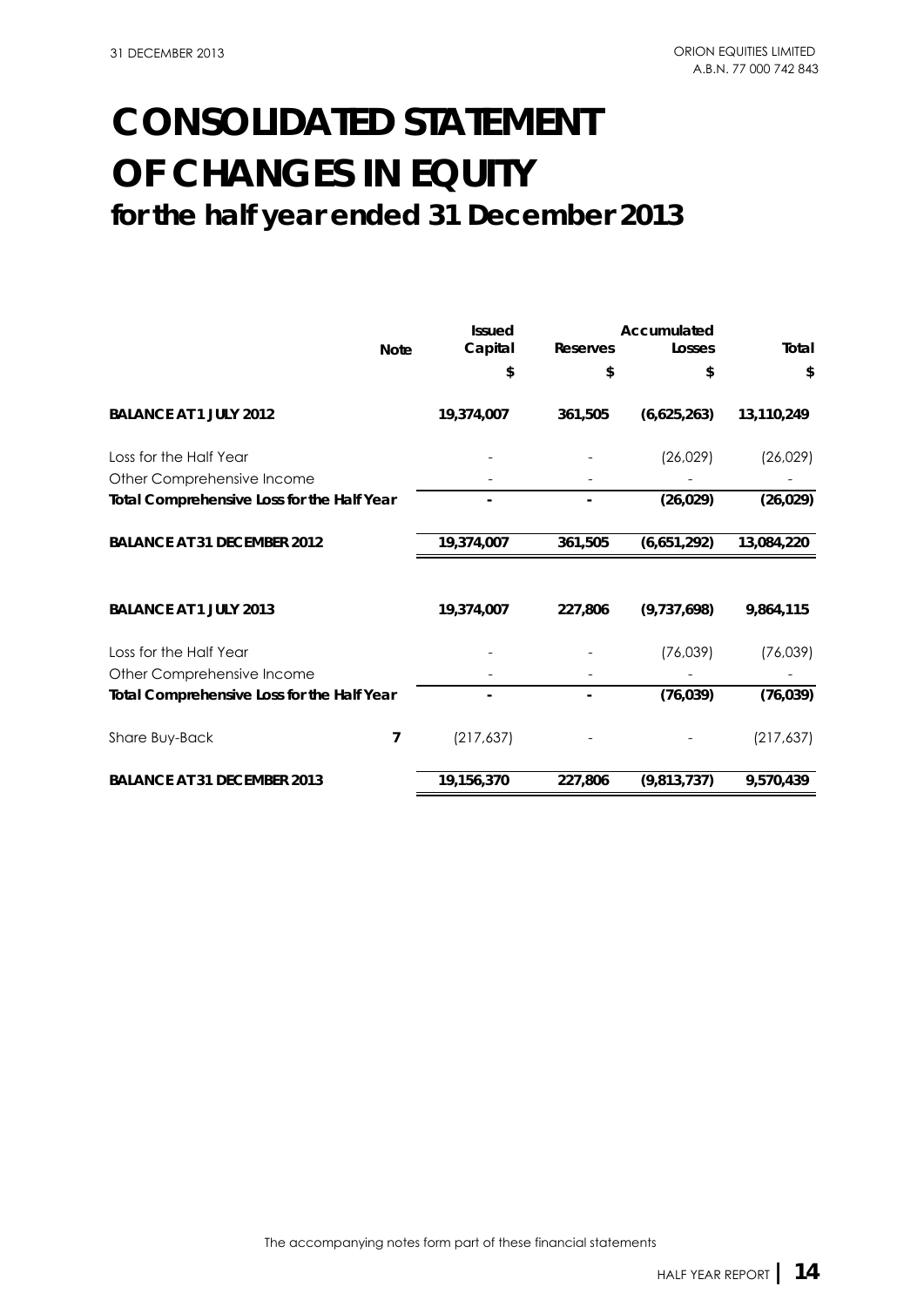## **for the half year ended 31 December 2013 OF CASH FLOWS CONSOLIDATED STATEMENT**

|                                                               | <b>Note</b> | 31 Dec 13<br>\$ | 31 Dec 12  |
|---------------------------------------------------------------|-------------|-----------------|------------|
| <b>CASH FLOWS FROM OPERATING ACTIVITIES</b>                   |             |                 |            |
| <b>Receipts from Customers</b>                                |             | 115,132         | 340,733    |
| Dividends Received                                            |             |                 | 13         |
| <b>Interest Received</b>                                      |             | 38,003          | 31,400     |
| Payments to Suppliers and Employees                           |             | (506, 524)      | (703, 560) |
| <b>Interest Paid</b>                                          |             |                 | (144)      |
| Sale/Redemption of Financial Assets at Fair Value             |             |                 | 1,583,626  |
| NET CASH PROVIDED BY/(USED IN) OPERATING ACTIVITIES           |             | (353, 389)      | 1,252,068  |
| <b>CASH FLOWS FROM INVESTING ACTIVITIES</b>                   |             |                 |            |
| Return of Capital Received                                    | 6           | 205,138         | 205,138    |
| Purchase of Plant and Equipment                               |             | (16, 586)       | (2,633)    |
| Proceeds from Sale of Plant and Equipment                     |             |                 | 100        |
| <b>NET CASH PROVIDED BY INVESTING ACTIVITIES</b>              |             | 188,552         | 202,605    |
| <b>CASH FLOWS FROM INVESTING ACTIVITIES</b>                   |             |                 |            |
| Share Buy-Back                                                |             | (217,637)       |            |
| NET CASH USED IN INVESTING ACTIVITIES                         |             | (217, 637)      |            |
|                                                               |             |                 |            |
| NET INCREASE/(DECREASE) IN CASH HELD                          |             | (382, 474)      | 1,454,673  |
| Cash and Cash Equivalents at Beginning of Financial Half Year |             | 1,695,628       | 365,031    |
| CASH AND CASH EQUIVALENTS AT END OF FINANCIAL HALF YEAR       | 4           | 1,313,154       | 1,819,704  |

The accompanying notes form part of these financial statements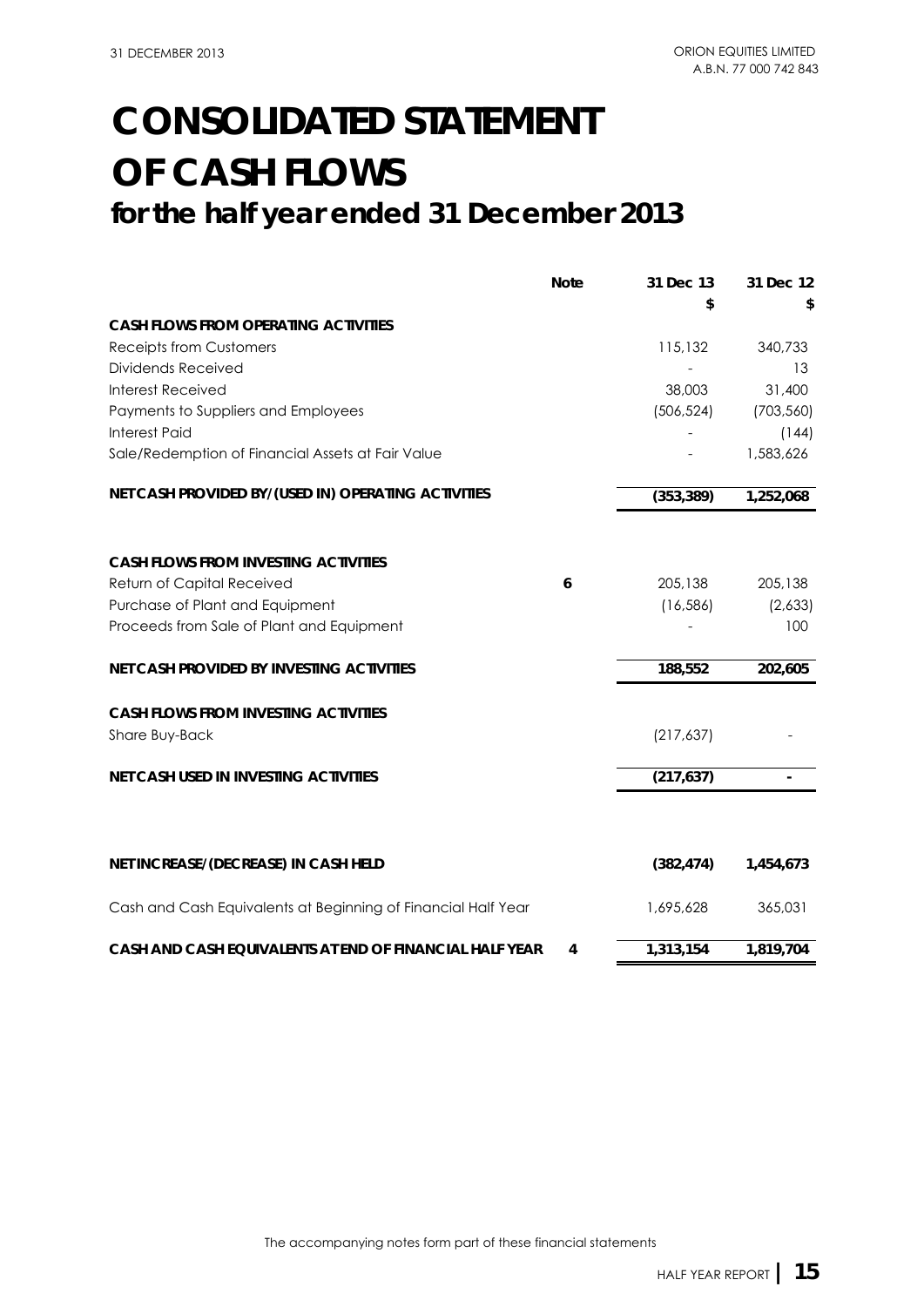### **1. SIGNIFICANT ACCOUNTING POLICIES**

#### **Statement of Compliance**

The half year financial statements are a general purpose financial report prepared in accordance with the Corporations Act 2001 and AASB 134 'Interim Financial Reporting'. Compliance with AASB 134 ensures compliance with International Financial Reporting Standard IAS 34 'Interim Financial Reporting'. These half year financial statements do not include notes of the type normally included in the annual financial statements and should be read in conjunction with the most recent annual financial statements and the Company's ASX announcements released from 1 July 2013 to the date of this report.

#### **Basis of Preparation**

The financial statements have been prepared on the basis of historical cost, except for the revaluation of certain non-current assets and financial instruments. Cost is based on the fair values of the consideration given in exchange for assets. All amounts are presented in Australian dollars, unless otherwise noted.

The accounting policies and methods of computation adopted in the preparation of the half year financial statements are consistent with those adopted and disclosed in the Consolidated Entity's financial statements for the financial year ended 30 June 2013 except for:

**(a) AASB 10: Consolidated Financial Statements, AASB 11: Joint Arrangements, AASB 12: Disclosure of Interests in Other Entities, AASB 13: Fair Value Measurement, AASB 119: Employee Benefits**

There is no impact on the financial statements from adoption of the above standards except for additional disclosures required under AASB 13 (refer to Note 10).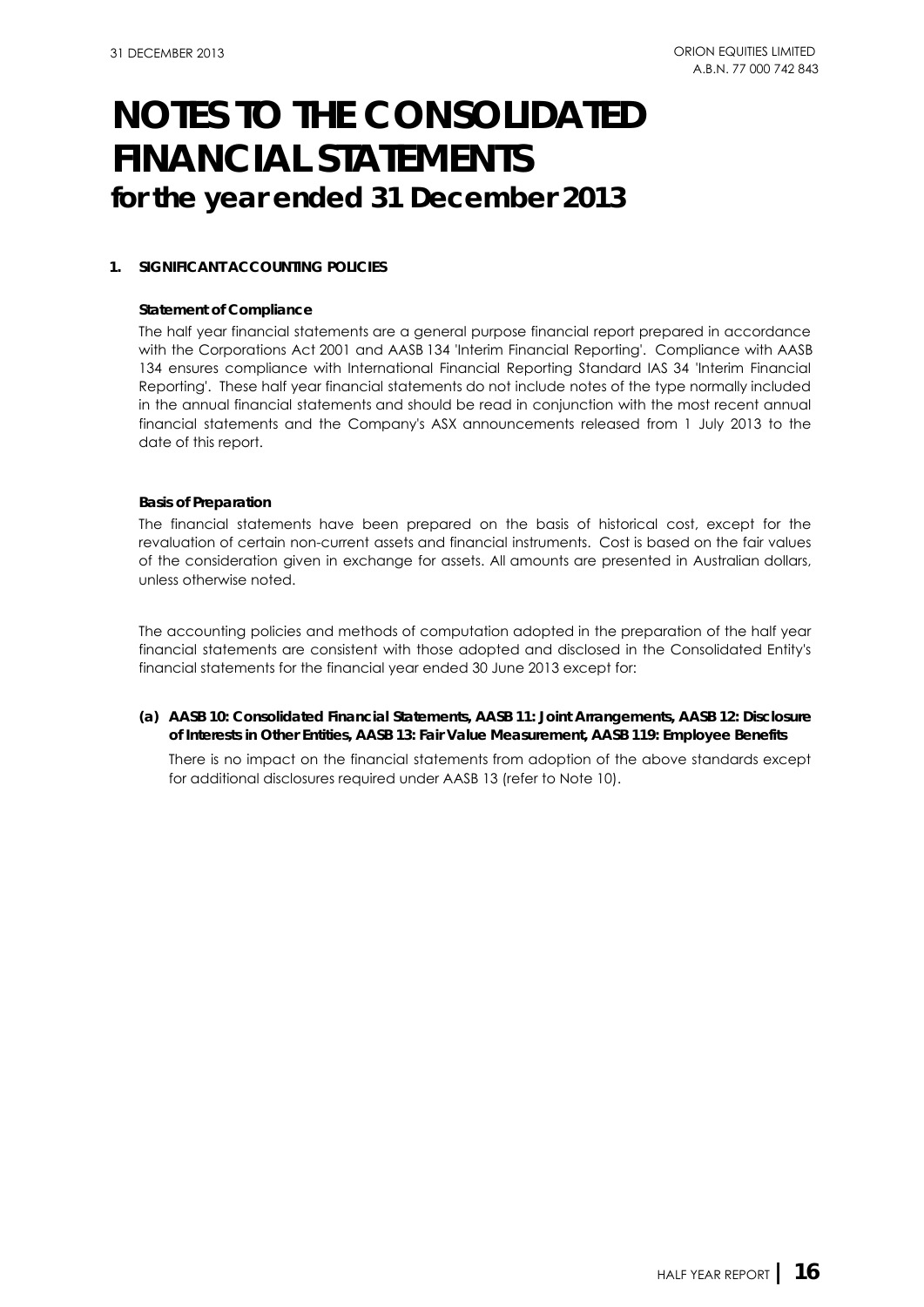### **2. LOSS FOR THE HALF YEAR**

The Consolidated Entity's Operating Loss before Income Tax includes the following items of revenue and expense:

|                                                                     | 31 Dec 13 | 31 Dec 12 |
|---------------------------------------------------------------------|-----------|-----------|
| (a) Revenue                                                         | \$        | \$        |
| Revenue from Sale of Olive Oil                                      | 94,995    | 172,630   |
| Rental Revenue                                                      | 22,100    | 20,204    |
| Dividend Revenue                                                    |           | 13        |
| Interest Revenue                                                    | 22,814    | 31,400    |
|                                                                     | 139,909   | 224,247   |
| Other                                                               |           |           |
| Net Profit on Financial Assets at Fair Value through Profit or Loss | 65,573    | 477,357   |
| Share of Net Profit of Associate                                    | 275,883   |           |
| Other Revenue                                                       | 524       |           |
|                                                                     | 341,980   | 477,357   |
|                                                                     | 481,889   | 701,604   |
| (b) Expenses                                                        |           |           |
| Share of Net Loss of Associate                                      |           | 3,995     |
| Olive Oil Operations                                                |           |           |
| Cost of Goods Sold                                                  | 120,258   | 240,069   |
| Impairment and Depreciation of Olive Oil Assets                     | 36,270    | 32,417    |
| Other Expenses                                                      | 47,781    | 35,397    |
| <b>Land Operations</b>                                              |           |           |
| Other Expenses                                                      | 7,319     | 13,311    |
| Salaries, Fees and Employee Benefits                                | 269,868   | 293,973   |
| Occupancy Expenses                                                  | 20,677    | 35,911    |
| <b>Finance Expenses</b>                                             | 492       | 570       |
| Communications                                                      | 2,713     | 4,350     |
| Corporate Expenses                                                  |           |           |
| ASX Fees                                                            | 15,548    | 15,149    |
| <b>Share Registry</b>                                               | 3,202     | 2,972     |
| <b>Other Corporate Expenses</b>                                     | 697       | 750       |
| <b>Administration Expenses</b>                                      |           |           |
| <b>Professional Fees</b>                                            | 2,247     | 12,479    |
| Realisation Cost of Investment Portfolio Written Back               |           | (15, 355) |
| Depreciation                                                        | 1,518     | 1,543     |
| <b>Other Administration Expenses</b>                                | 29,338    | 50,102    |
|                                                                     | 557,928   | 727,633   |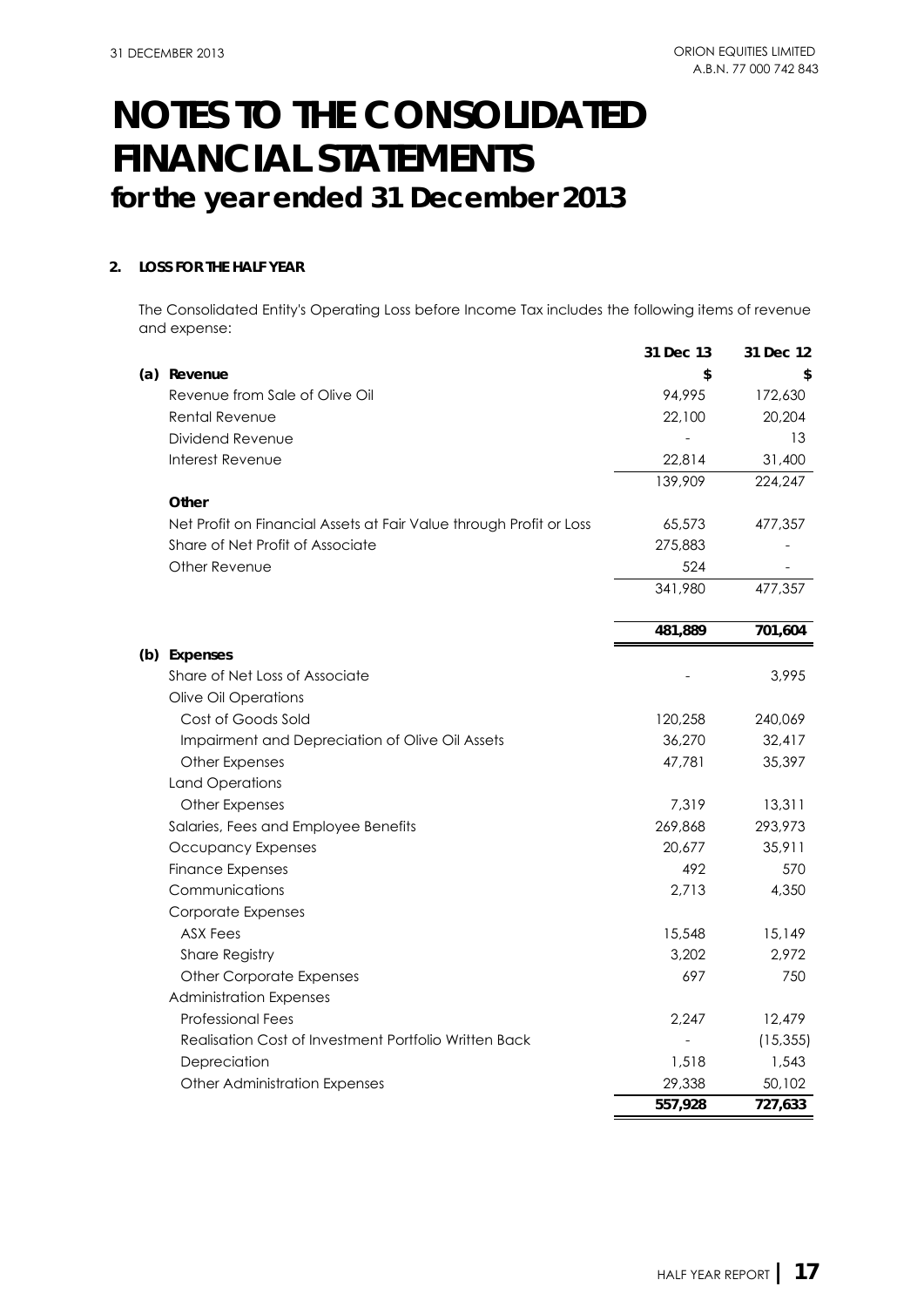| 3. LOSS PER SHARE                | 31 Dec 13 | 31 Dec 12 |
|----------------------------------|-----------|-----------|
|                                  | cents     | cents     |
| Basic and Diluted Loss per Share | (0.43)    | (0.15)    |

The following represents the loss and weighted average number of shares used in the loss per share calculations:

|                                            | 31 Dec 13                  | 31 Dec 12                  |
|--------------------------------------------|----------------------------|----------------------------|
|                                            | \$                         | \$.                        |
| Loss after Income Tax                      | (76,039)                   | (26,029)                   |
|                                            | Number of<br><b>Shares</b> | Number of<br><b>Shares</b> |
| Weighted Average Number of Ordinary Shares | 17,553,780                 | 17.814.389                 |

The Consolidated Entity has no securities outstanding which have the potential to convert to ordinary shares and dilute the basic loss per share.

| 4. | <b>CASH AND CASH EQUIVALENTS</b>                      | 31 Dec 13 | 30 Jun 13 |
|----|-------------------------------------------------------|-----------|-----------|
|    |                                                       | \$        | \$        |
|    | Cash at Bank and in Hand                              | 1,313,154 | 295,628   |
|    | <b>Short-Term Deposits</b>                            |           | 1,400,000 |
|    |                                                       | 1,313,154 | 1,695,628 |
| 5. | FINANCIAL ASSETS AT FAIR VALUE THROUGH PROFIT OR LOSS | 31 Dec 13 | 30 Jun 13 |
|    |                                                       | \$        | \$        |
|    | Current                                               |           |           |
|    | Listed Investments at Fair Value                      | 785,658   | 720,085   |
|    |                                                       | 785,658   | 720,085   |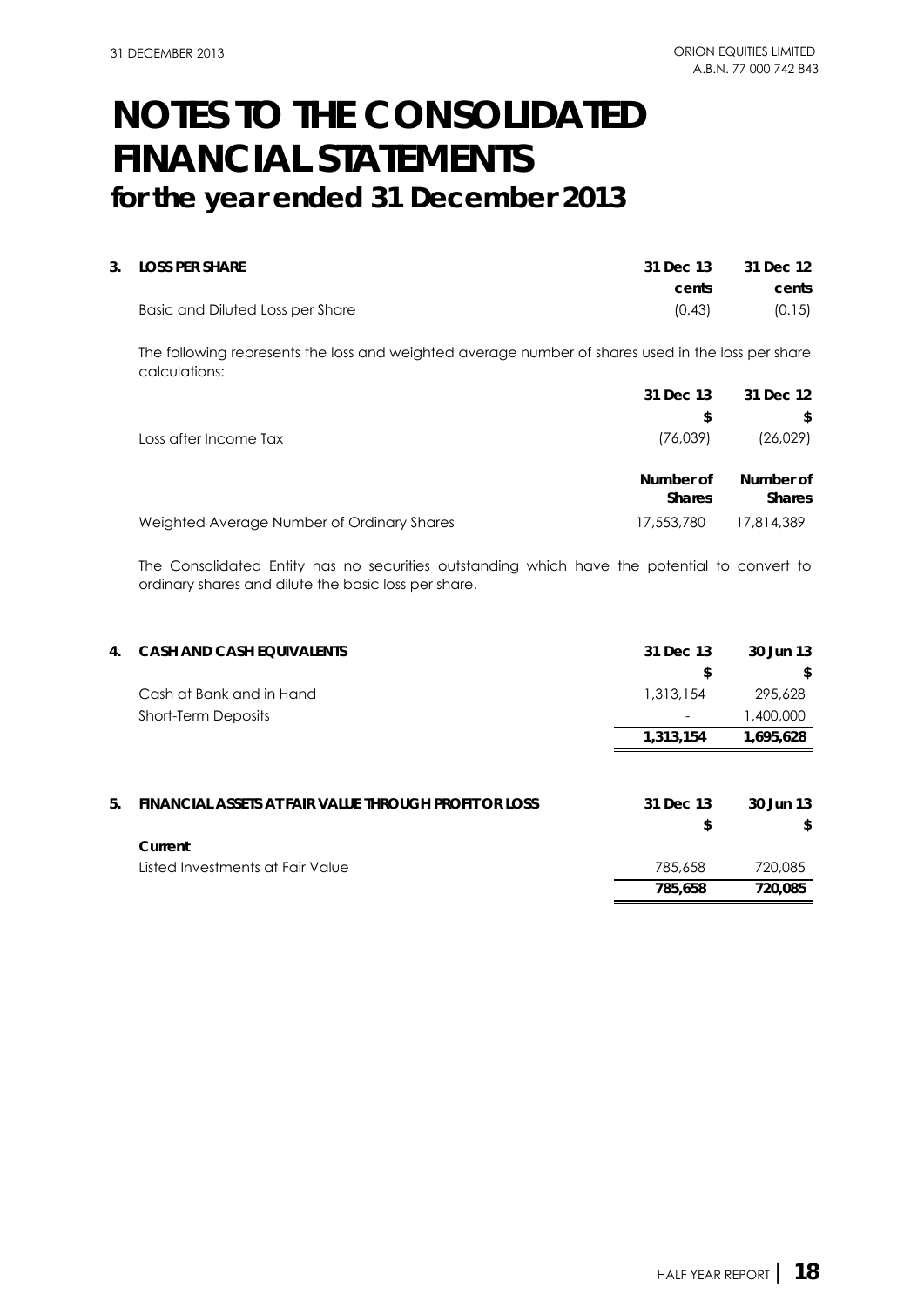### **6. INVESTMENT IN ASSOCIATE ENTITY**

|    |                                              |               | <b>Ownership Interest</b> |                    | Carrying amount |
|----|----------------------------------------------|---------------|---------------------------|--------------------|-----------------|
|    |                                              | 31 Dec 13     | 30 Jun 13                 | 31 Dec 13          | 30 Jun 13       |
|    |                                              | %             | %                         | \$                 |                 |
|    | <b>Bentley Capital Limited</b>               | 27.97         | 27.97                     | 4,150,555          | 4,079,810       |
|    | <b>Movement in Investment</b>                |               |                           |                    |                 |
|    | <b>Opening Balance</b>                       |               |                           | 4,079,810          | 4,584,254       |
|    | Share of Net Profit/(Loss) after tax         |               |                           | 275,883            | (94, 167)       |
|    | Returns of Capital Received                  |               |                           | (205, 138)         | (410, 277)      |
|    | <b>Closing Balance</b>                       |               |                           | 4,150,555          | 4,079,810       |
|    | Fair Value of Listed Investment in Associate |               |                           | 2,871,930          | 2,974,498       |
|    | Net Asset Value of Investment                |               |                           | 5,179,748          | 5,109,003       |
|    |                                              |               |                           |                    |                 |
|    |                                              | <b>Assets</b> | Liabilities               | Revenues           | Net             |
|    |                                              |               |                           |                    | Profit/(Loss)   |
|    | <b>Summarised Position of Associate</b>      | \$            | \$                        | \$                 | \$              |
|    | 31 Dec 13                                    |               |                           |                    |                 |
|    | <b>Bentley Capital Limited</b>               | 5,287,795     | 108,047                   | 465,431            | 275,883         |
|    | 30 Jun 13                                    |               |                           |                    |                 |
|    | <b>Bentley Capital Limited</b>               | 5,198,029     | 89,026                    | 263,507            | (94, 167)       |
| 7. | <b>ISSUED CAPITAL</b>                        | 31 Dec 13     | 30 Jun 13                 | 31 Dec 13          | 30 Jun 13       |
|    |                                              | <b>Number</b> | <b>Number</b>             | \$                 |                 |
|    | Fully paid ordinary shares                   | 16,977,836    | 17,814,389                | 19,156,370         | 19,374,007      |
|    | Movement in Ordinary shares                  |               |                           | <b>Issue Price</b> |                 |
|    |                                              | Date of Issue | <b>Number</b>             | \$                 | \$              |
|    | AT 1 JULY 2012                               |               | 17,814,389                |                    | 19,374,007      |
|    | AT 30 JUNE 2013                              |               | 17,814,389                |                    | 19,374,007      |
|    |                                              |               |                           |                    |                 |
|    | AT 1 JULY 2013                               |               | 17,814,389                |                    | 19,374,007      |
|    | Share buy-back - refer (b)                   | $Sep-13$      | (367, 500)                |                    | (93, 732)       |
|    | Share buy-back - refer (b)                   | $Oct-13$      | (46, 739)                 |                    | (11, 813)       |
|    | Share buy-back - refer (b)                   | <b>Nov-13</b> | (200,000)                 |                    | (54, 594)       |
|    | Share buy-back - refer (b)                   | $Dec-13$      | (222, 314)                |                    | (57, 498)       |
|    | AT 31 DECEMBER 2013                          |               | 16,977,836                |                    | 19,156,370      |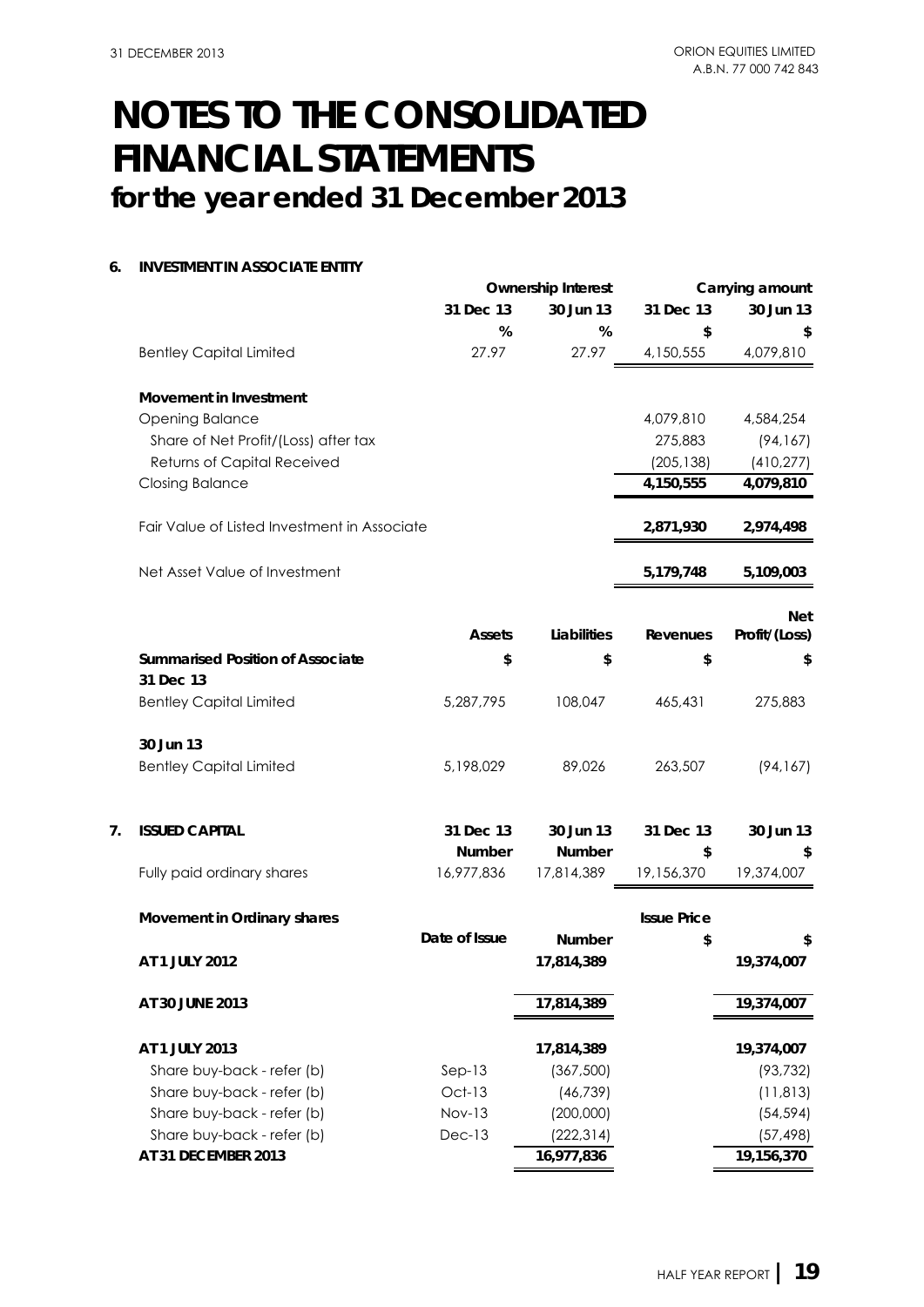### **7. ISSUED CAPITAL (continued)**

#### **(a) Ordinary Shares**

Fully paid ordinary shares carry one vote per share and the right to dividends.

#### **(b) Share Buy-Back**

On 5 August 2013, the Company announced its intention to conduct an on-market share buyback of up to 1,600,000 shares (Buy-Back). This represents ~9% of the pre Buy-Back and ~10% of the post Buy-Back total voting shares of the Company.

In accordance with ASX Listing Rule 7.33, the Company will not pay any more than 5% above the average of the market price for the Company's shares over the last 5 days on which sales in the shares were recorded prior to the Buy-Back occurring.

The Buy-Back will continue until the earlier of the acquisition of the Buy-Back shares and 31 July 2014, subject to the Company exercising its right to suspend or terminate the Buy-Back, or amend its terms, at any time.

Further, the Company only intends to buy back shares each month between the trading day after the Company announces its monthly updated NTA backing (usually on or about the 14th of the month) and the last trading day of that calendar month (subject otherwise to the Company's Share Trading Policy).

During the financial half year, the Company bought back 836,553 shares at a total cost of \$217,337 and at an average buy-back cost (including brokerage) of \$0.26 per share during the financial half year.

### **(c) Capital Risk Management**

The Company's objectives when managing its capital are to safeguard its ability to continue as a going concern, so that it can continue to provide returns for shareholders and benefits for other stakeholders and to maintain a capital structure balancing the interests of all shareholders.

The Board will consider capital management initiatives as is appropriate and in the best interests of the Company and shareholders from time to time, including undertaking capital raisings, share buy-backs, capital reductions and the payment of dividends.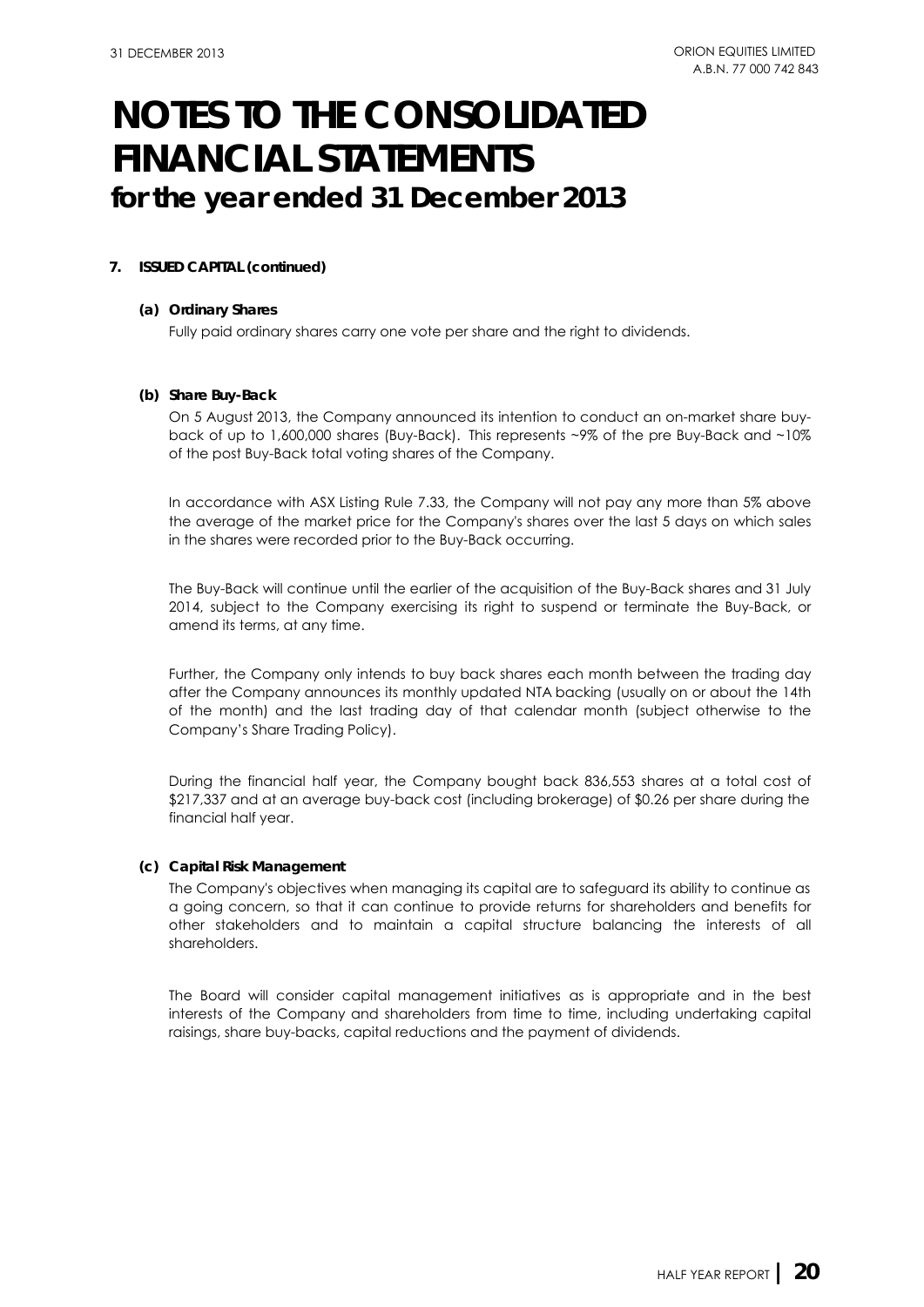#### **8. RELATED PARTY DISCLOSURES**

#### **(a) Ultimate Parent Company**

ASX listed entity Queste Communications Ltd (QUE) is deemed to have control of the Consolidated Entity as it holds 55.18% (9,367,653 shares) (30 June 2013: 50.88% and 9,367,653 shares) of the Company's total issued share capital.

#### **(b) Loans to Subsidiaries**

The balances below represent outstanding amounts owed by subsidiary companies Silver Sands Developments Pty Ltd, Dandaragan Estate Pty Ltd and CXM Pty Ltd at the reporting date.

A provision for impairment has been recognised where the balance of the loan exceeds the net assets of the relevant subsidiary company. No interest is charged on outstanding balances.

|                          | 31 Dec 13   | 30 Jun 13     |
|--------------------------|-------------|---------------|
|                          | \$          | \$            |
| Opening Balance          | 9,390,385   | 9,509,746     |
| Loans Advanced           | 41,369      | 55,639        |
| Loans Repaid             |             | (175,000)     |
| Closing Balance          | 9,431,754   | 9,390,385     |
|                          |             |               |
| Provision for Impairment |             |               |
| Opening Balance          | (5,377,996) | (4,365,442)   |
| Additional Impairment    | (94, 623)   | (1,012,554)   |
| Closing Balance          | (5,472,619) | (5, 377, 996) |
|                          |             |               |

#### **(c) Other Related Party Transactions**

During the half year there were transactions between the Company, QUE and Associate Entity, Bentley Capital Limited (ASX Code: BEL), pursuant to shared office and administration expense arrangements. There were no outstanding amounts at the reporting date. The following related party transactions also occurred during the financial half year:

|                                | 31 Dec 13 | 31 Dec 12 |
|--------------------------------|-----------|-----------|
| <b>Bentley Capital Limited</b> |           |           |
| Return of Capital Received     | 205,138   | 205,138   |

On 1 June 2013, Director, Farooq Khan, entered into a standard form fixed term residential tenancy agreement with Silver Sands Developments Pty Ltd (**SSD**) to rent the Property Held for Development or Resale. The lease is for a term of 12 months with the monthly rental being \$3,683.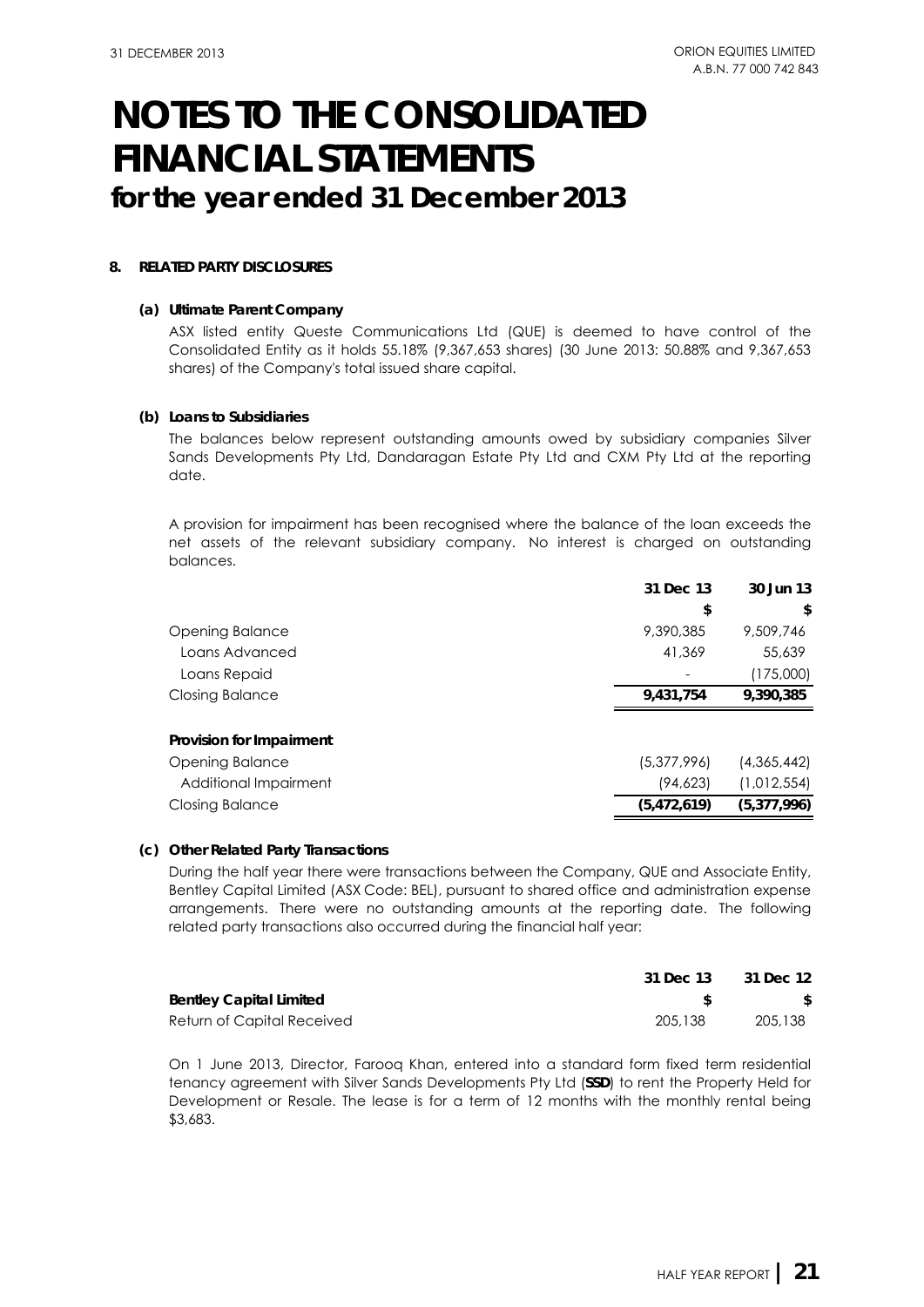### **9. SEGMENT INFORMATION**

The operating segments are reported in a manner consistent with the internal reporting provided to the "Chief Operating Decision Maker". The "Chief Operating Decision Maker", who is responsible for allocating resources and assessing performance of the operating segments, has been identified as the Board of Directors.

The Board has considered the business and geographical perspectives of the operating results and determined that the Consolidated Entity operates only within Australia, with the main segments being Investments and Olive Oil. Unallocated items are mainly comprised of corporate assets, office expenses and income tax assets and liabilities.

|                                            | Investments | Olive Oil  | Unallocated | Total     |
|--------------------------------------------|-------------|------------|-------------|-----------|
|                                            | \$          | \$         | \$          | \$        |
| 31 Dec 13                                  |             |            |             |           |
| <b>Segment Revenues</b>                    |             |            |             |           |
| Revenue                                    | 44,914      | 94,995     |             | 139,909   |
| Other                                      | 341,456     |            | 524         | 341,980   |
| <b>Total Segment Revenues</b>              | 386,370     | 94,995     | 524         | 481,889   |
| Personnel Expenses                         |             | 2,747      | 269,868     | 272,615   |
| <b>Finance Expenses</b>                    |             | 518        | 629         | 1,147     |
| <b>Administration Expenses</b>             | 6,937       | 166,547    | 31,585      | 205,069   |
| <b>Depreciation Expense</b>                |             | 33,496     | 1,519       | 35,015    |
| Other Expenses                             |             | 1,001      | 43,081      | 44,082    |
| <b>Total Segment Profit/(Loss)</b>         | 379,433     | (109, 314) | (346, 158)  | (76, 039) |
| <b>Segment Assets</b>                      |             |            |             |           |
| Cash                                       |             |            | 1,313,154   | 1,313,154 |
| <b>Financial Assets</b>                    | 785,658     |            |             | 785,658   |
| Property held for Development or<br>Resale | 1,490,000   |            |             | 1,490,000 |
| Investment in Associate                    | 4,150,555   |            |             | 4,150,555 |
| Property, Plant and Equipment              |             | 1,109,635  | 11,289      | 1,120,924 |
| Intangible Assets                          |             | 650,433    |             | 650,433   |
| <b>Other Assets</b>                        | 90.131      | 183,358    | 44,439      | 317,928   |
| <b>Total Segment Assets</b>                | 6,516,344   | 1,943,426  | 1,368,882   | 9,828,652 |
| <b>Segment Liabilities</b>                 | 17,086      | 119,934    | 121,193     | 258,213   |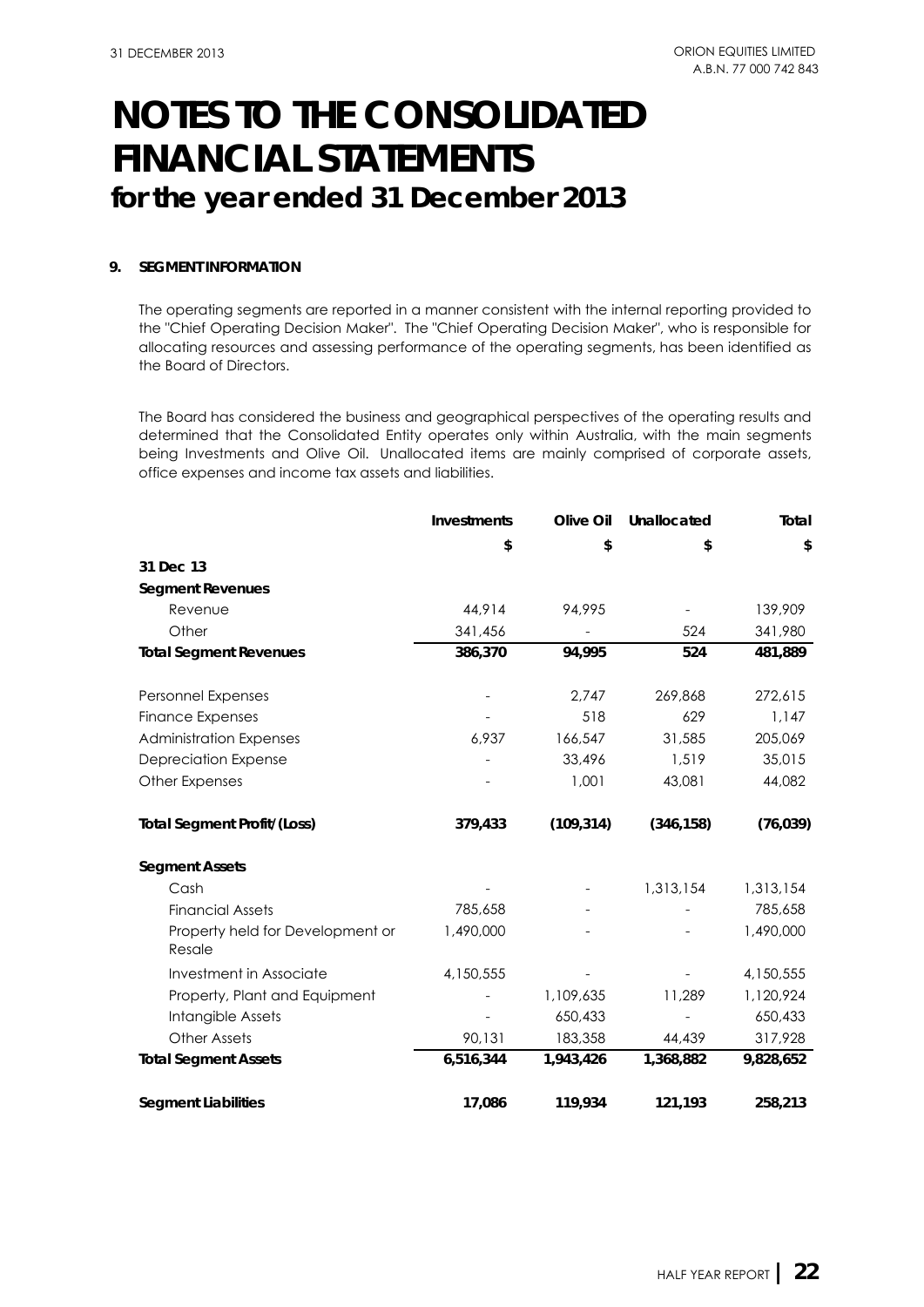#### **Investments Olive Oil Unallocated Total \$\$\$\$** 172,630 20,217 31,400 224,247 - 477,357 - 477,357  **172,630 497,574 31,400 701,604**  11,153 - 293,973 305,126 696 - 703 1,399 262,677 3,971 60,198 326,846 32,417 1.543 33,960 940 - 59,362 60,302  **(135,253) 493,603 (384,379) (26,029)**  - 1,400,000 295,628 1,695,628 - 720,085 - 720,085 1,490,000 - 1,490,000 - 4,079,810 - 4,079,810 1,127,366 - 14,761 1,142,127 650,433 - - 650,433 230,456 94,688 52,508 377,652  **2,008,255 7,784,583 362,897 10,155,735 121,504 21,643 148,473 291,620**  Administration Expenses Depreciation Expense Other Expenses **Total Segment Profit/(Loss) 30 Jun 13 Segment Assets** Cash Financial Assets Property held for Development or Resale Investment in Associate Property, Plant and Equipment Intangible Assets Other Assets **Total Segment Assets Segment Liabilities 31 Dec 12 Segment Revenues** Revenue **Other Total Segment Revenues** Personnel Expenses Finance Expenses

#### **9. SEGMENT INFORMATION (continued)**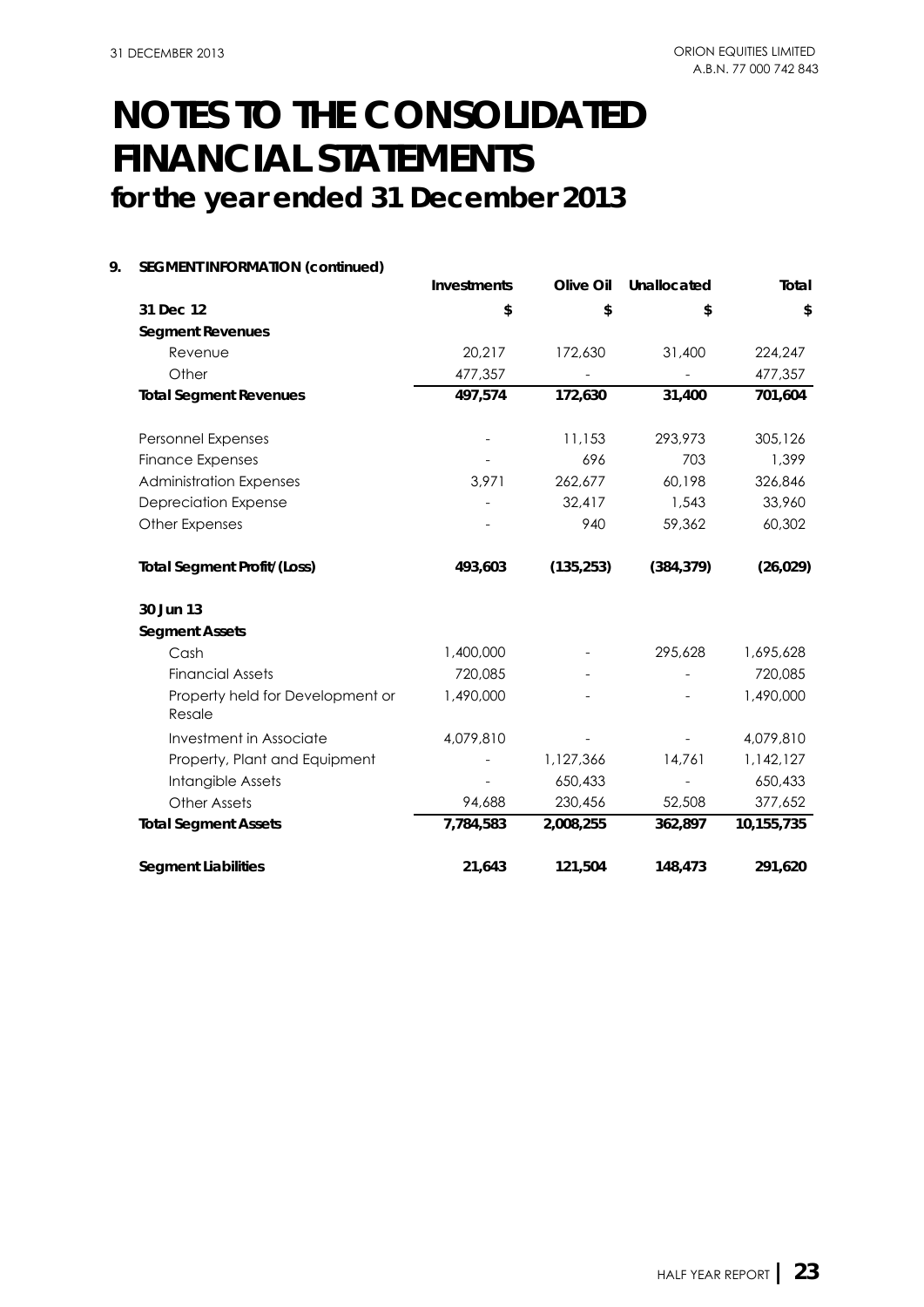### **10. FAIR VALUE MEASUREMENT OF FINANCIAL INSTRUMENTS**

#### **(a) Fair Value Hierarchy**

AASB 13 requires disclosure of fair value measurements by level of the following fair value measurement hierarchy:

- (i) Level 1: quoted prices (unadjusted) in active markets for identical assets or liabilities;
- (ii) Level 2: inputs other than quoted prices included within level 1 that are observable for the asset or liability, either directly (as prices) or indirectly (derived from prices); and
- (iii) Level 3: inputs for the asset or liability that are not based on observable market data (unobservable inputs).

|                                                           | Level 1 | Level <sub>2</sub> | Level 3 | Total     |
|-----------------------------------------------------------|---------|--------------------|---------|-----------|
| 31 Dec 13                                                 | \$      | \$                 | \$      | \$        |
| Financial Assets at Fair<br>Value through Profit or Loss: |         |                    |         |           |
| Listed Investments at Fair Value                          | 785,658 |                    |         | 785,658   |
| Property Held for Development or<br>Resale                |         | 1,490,000          |         | 1,490,000 |
| Land at Independent Valuation                             |         | 766,593            |         | 766,593   |
| Intangible Assets                                         |         | 575,437            | 74,996  | 650,433   |
| Olive Trees                                               |         |                    | 65,500  | 65,500    |
| Total                                                     | 785,658 | 2,832,030          | 140,496 | 3,758,184 |
|                                                           |         |                    |         |           |
| 30 Jun 13                                                 |         |                    |         |           |
| Financial Assets at Fair<br>Value through Profit or Loss: |         |                    |         |           |
| Listed Investments at Fair Value                          | 720.085 |                    |         | 720,085   |
| Property Held for Development or<br>Resale                |         | 1,490,000          |         | 1,490,000 |
| Land at Independent Valuation                             |         | 766,593            |         | 766,593   |
| Intangible Assets                                         |         | 575,437            | 74,996  | 650,433   |
| Olive Trees                                               |         |                    | 65,500  | 65,500    |
| Total                                                     | 720,085 | 2,832,030          | 140,496 | 3,692,611 |

There have been no transfers between the levels of the fair value hierarchy during the six months to 31 December 2013.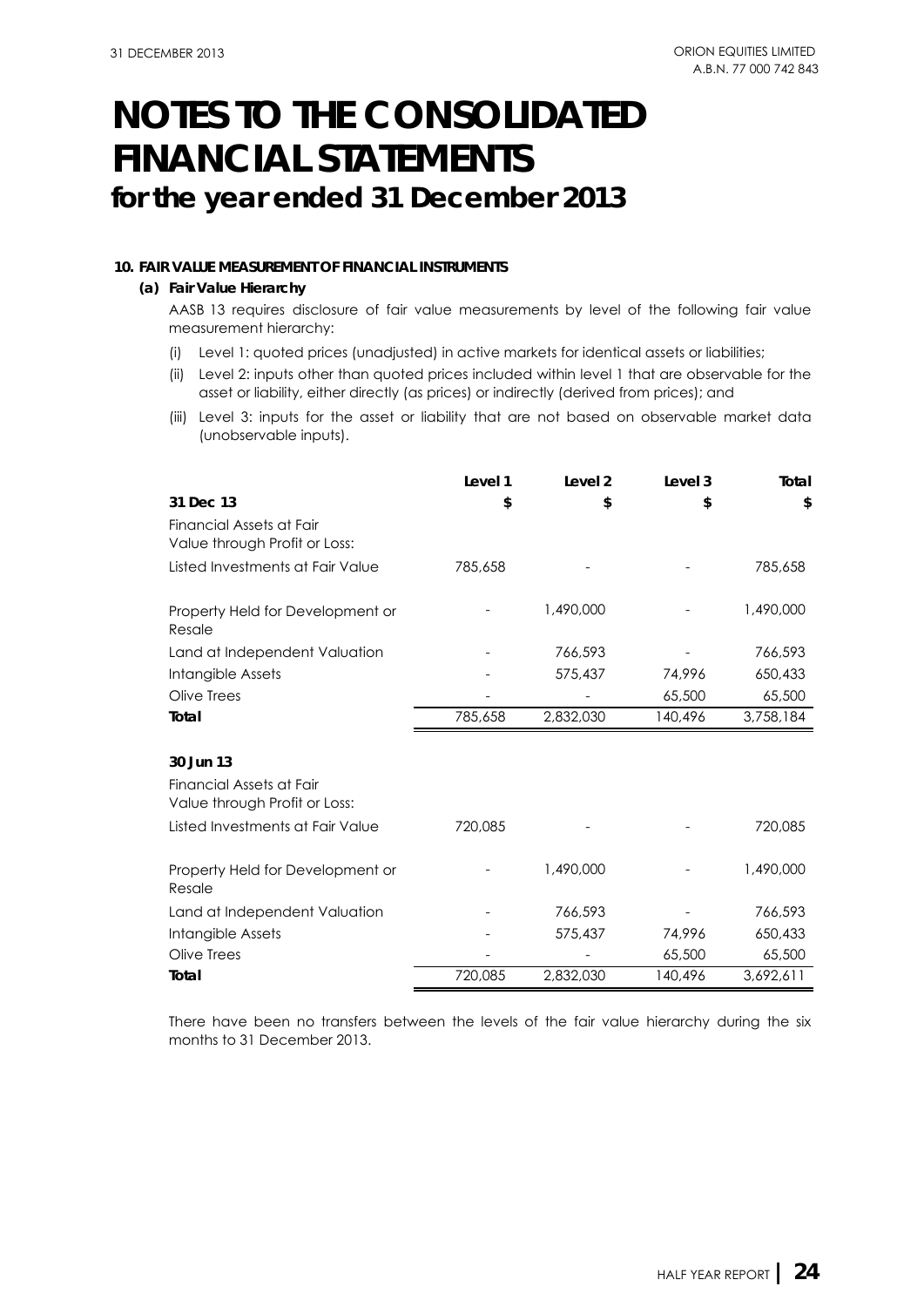### **10. FAIR VALUE MEASUREMENT OF FINANCIAL INSTRUMENTS (continued)**

#### **(b) Valuation Techniques**

The fair value of any assets that are not traded in an active market are determined using certain valuation techniques. The valuation techniques maximise the use of observable market data where it is available, or independent valuation and rely as little as possible on entity specific estimates. If all significant inputs required to fair value an instrument are observable, the instrument is included in level 2. If one or more of the significant inputs is not based on observable market data, the instrument is included in level 3.

At level 2, the land and intangible assets (water licence) and property held for development or resale were valued by an independent qualified valuer (an Associate Member of the Australian Property Institute) on 30 June 2013. There has been no unusual circumstances that may affect the value of the property.

#### **(c) Level 3 Fair Value Measurements**

At level 3 the intangible asset (ultra premium Dandaragan Estate Olive Oil brand name) and olive trees' value was assessed as at 30 June 2013 by the Directors. There has been no unusual circumstances that may affect the value of the property.

The fair value of the brand name is assessed based on commercial viability and brand presence. The fair value of the trees is at the Directors' valuation having regard to, amongst other matters, replacement cost and the trees commercial production qualities.

There has been no change in the value of level 3 assets during the half year.

Changing inputs to the Level 3 valuations to reasonably possible alternative assumptions would not change significantly amounts recognised in Profit or Loss, Total Assets, Total Liabilities or Total Equity.

#### **(d) Fair Values of Other Financial Instruments**

|                              | 31 Dec 13  | 30 Jun 13 |
|------------------------------|------------|-----------|
| <b>Financial Assets</b>      | \$         | \$        |
| Cash and Cash Equivalents    | 1,313,154  | 1,695,628 |
| Trade and Other Receivables  | 27,365     | 40,591    |
|                              | 1,340,519  | 1,736,219 |
| <b>Financial Liabilities</b> |            |           |
| Trade and Other Payables     | (117,938)  | (127,389) |
|                              | (117, 938) | (127,389) |

Due to their short-term nature, the carrying amounts of cash, current receivables and current payables is assumed to approximate their fair value.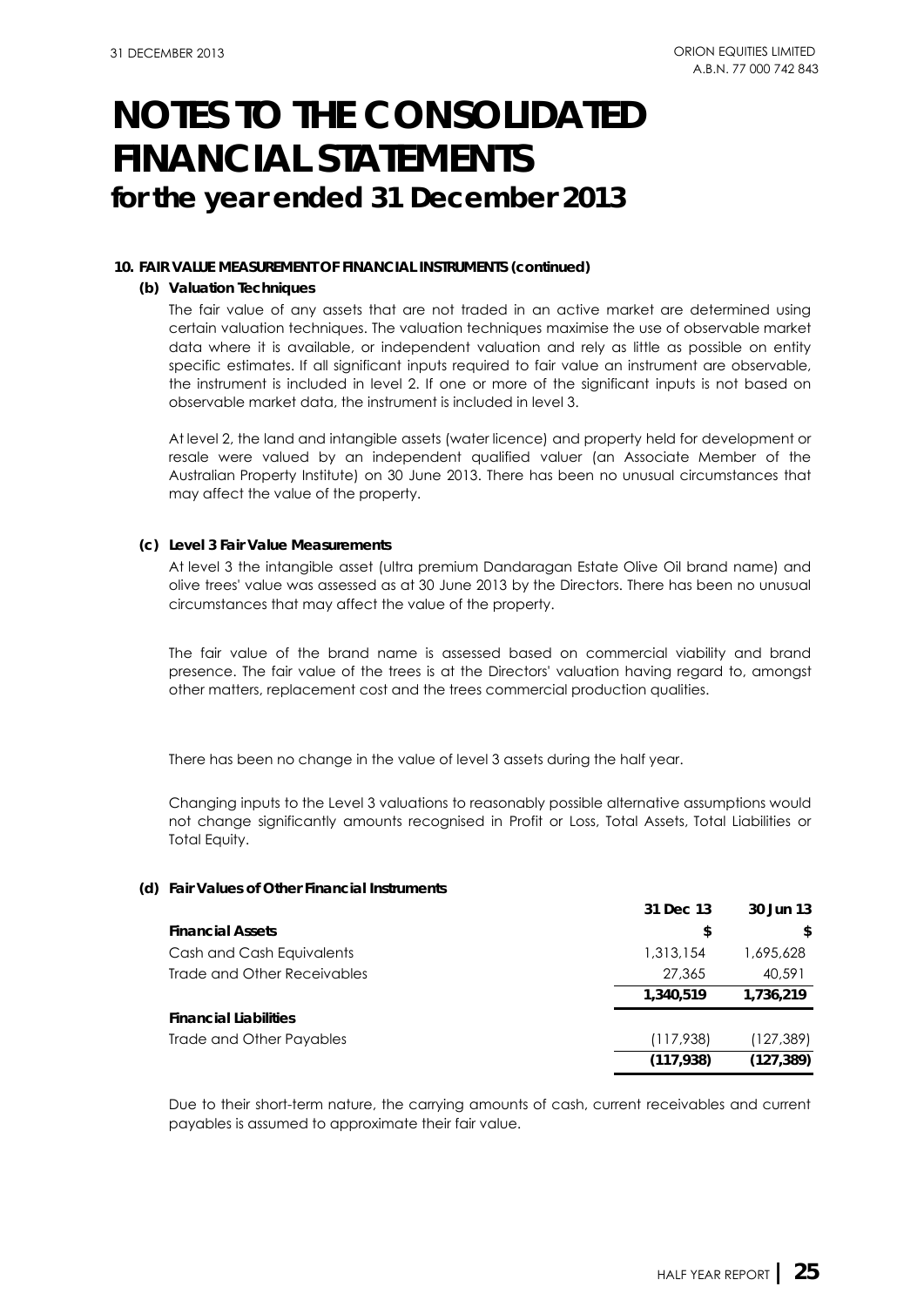| <b>11. COMMITMENTS</b>                              | 31 Dec 13 | 30 Jun 13                |
|-----------------------------------------------------|-----------|--------------------------|
|                                                     |           |                          |
| Not longer than one year                            | 24.291    | 48,582                   |
| Longer than one year but not longer than five years | -         | $\overline{\phantom{0}}$ |
|                                                     | 24,291    | 48,582                   |

The non-cancellable operating lease commitment is the Consolidated Entity's share of the office premises at Suite 1, 346 Barker Road, Subiaco, Western Australia, and includes all outgoings (exclusive of GST). The lease is for a one year term expiring on 30 June 2014, with options to renew for two consecutive 12 month terms.

### **12. CONTINGENCIES**

#### **(a) Directors' Deeds**

The Company has entered into Deeds of Indemnity with each of its Directors indemnifying them against liability incurred in discharging their duties as Directors/Officers of the Consolidated Entity. At the end of the financial period, no claims have been made under any such indemnities and accordingly, it is not possible to quantify the potential financial obligation of the Consolidated Entity under these indemnities.

#### **(b) Tenement Royalties**

The Consolidated Entity is entitled to receive a royalty of 2% of gross revenues (exclusive of GST) from any commercial exploitation of any minerals from the Paulsens East (Iron Ore) Project tenements (EL47/1328 and PL47/1170) in Western Australia currently held by Strike Resources Limited (ASX : SRK).

### **13. EVENTS OCCURRING AFTER THE REPORTING PERIOD**

- (a) Associate entity Bentley Capital Limited (ASX : BEL) announced its intention to pay a fullyfranked interim dividend of one cent per share in March 2014. The Company's entitlement to such interim dividend would be \$205,138.
- (b) Subsequent to the end of the Reporting Date and as at the date of this report, the Company has bought back a further 206,692 shares on market at a total cost of \$55,850 and at an average buy-back cost (including brokerage) of \$0.27 per share.

No other matter or circumstance has arisen since the end of the financial year that significantly affected, or may significantly affect, the operations of the Consolidated Entity, the results of those operations, or the state of affairs of the Consolidated Entity in future financial years.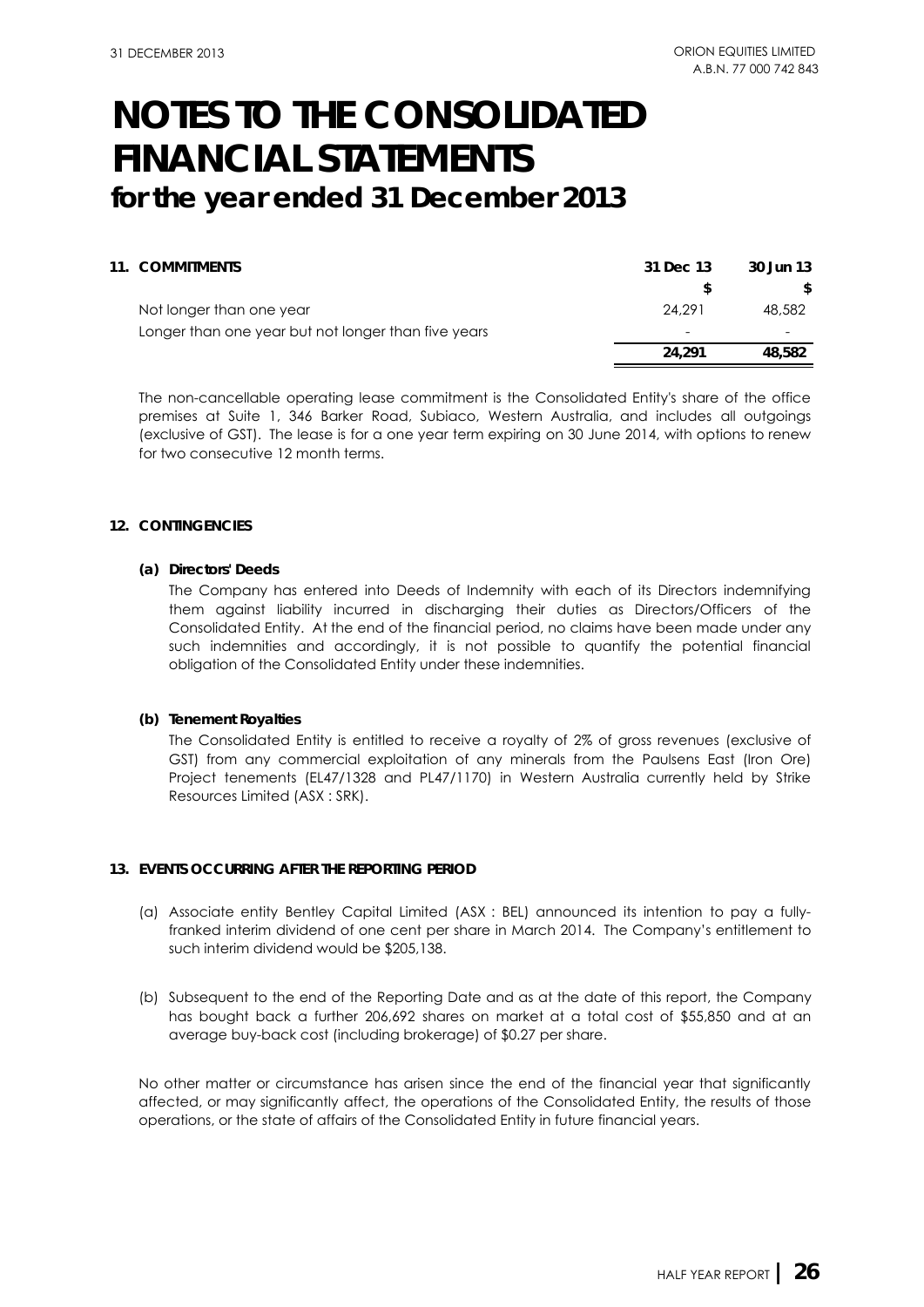## **DIRECTORS' DECLARATION**

In accordance with a resolution of the directors of Orion Equities Limited made pursuant to sub-section 303(5) of the *Corporations Act 2001*, we state that:

In the opinion of the directors:

- (a) The financial statements and notes of the consolidated entity are in accordance with the *Corporations Act 2001*, including:
	- (i) giving a true and fair view of the consolidated entity's financial position as at 31 December 2013 and of its performance for the financial half year ended on that date; and
	- (ii) complying with Accounting Standards AASB 134 "Interim Financial Reporting", *Corporations Regulations 2001* and other mandatory professional reporting requirements; and
- (b) There are reasonable grounds to believe that the consolidated entity will be able to pay its debts as and when they become due and payable.

On behalf of the Board,

**Farooq Khan Victor Ho**

**24 February 2014** 

**Chairman Executive Director and Company Secretary**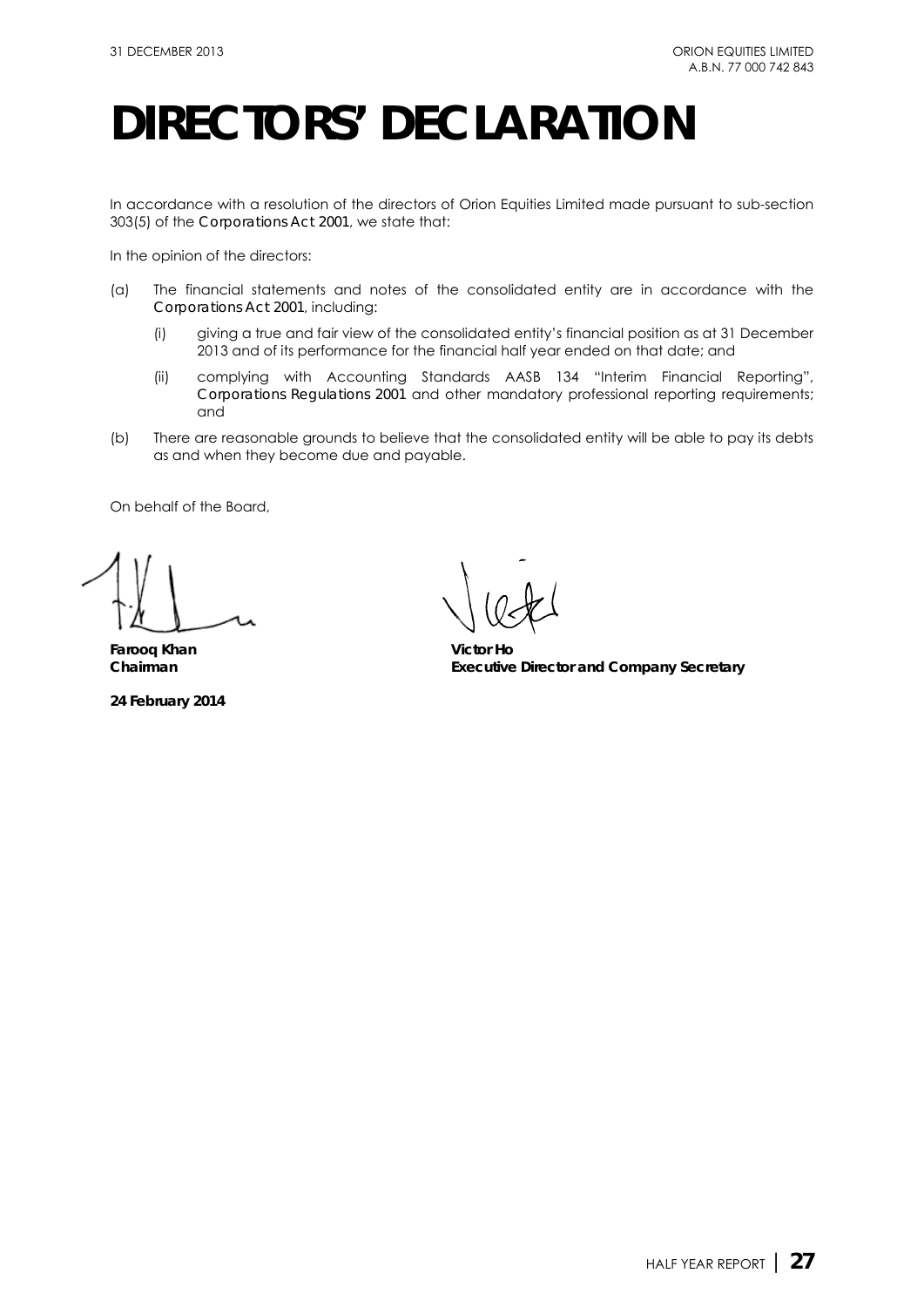

38 Station Street Subiaco, WA 6008 PO Box 700 West Perth WA 6872 Australia

### **INDEPENDENT AUDITOR'S REVIEW REPORT**

To the members of Orion Equities Limited

### **Report on the Half-Year Financial Report**

We have reviewed the accompanying half-year financial report of Orion Equities Limited, which comprises the consolidated statement of financial position as at 31 December 2013, the consolidated statement of profit or loss and other comprehensive income, the consolidated statement of changes in equity and the consolidated statement of cash flows for the half-year ended on that date, notes comprising a statement of accounting policies and other explanatory information, and the directors' declaration of the consolidated entity comprising the company and the entities it controlled at the half-year's end or from time to time during the half-year.

### **Directors' Responsibility for the Half-Year Financial Report**

The directors of the company are responsible for the preparation of the half-year financial report that gives a true and fair view in accordance with Australian Accounting Standards and the *Corporations Act 2001* and for such internal control as the directors determine is necessary to enable the preparation of the half-year financial report that is free from material misstatement, whether due to fraud or error.

### **Auditor's Responsibility**

Our responsibility is to express a conclusion on the half-year financial report based on our review. We conducted our review in accordance with Auditing Standard on Review Engagements ASRE 2410 *Review of a Financial Report Performed by the Independent Auditor of the Entity*, in order to state whether, on the basis of the procedures described, we have become aware of any matter that makes us believe that the half-year financial report is not in accordance with the *Corporations Act 2001* including: giving a true and fair view of the consolidated entity's financial position as at 31 December 2013 and its performance for the half-year ended on that date; and complying with Accounting Standard AASB 134 *Interim Financial Reporting* and the *Corporations Regulations 2001*. As the auditor of Orion Equities Limited, ASRE 2410 requires that we comply with the ethical requirements relevant to the audit of the annual financial report.

A review of a half-year financial report consists of making enquiries, primarily of persons responsible for financial and accounting matters, and applying analytical and other review procedures. A review is substantially less in scope than an audit conducted in accordance with Australian Auditing Standards and consequently does not enable us to obtain assurance that we would become aware of all significant matters that might be identified in an audit. Accordingly, we do not express an audit opinion.

### **Independence**

In conducting our review, we have complied with the independence requirements of the *Corporations Act 2001*. We confirm that the independence declaration required by the *Corporations Act 2001,* which has been given to the directors of Orion Equities Limited, would be in the same terms if given to the directors as at the time of this auditor's review report.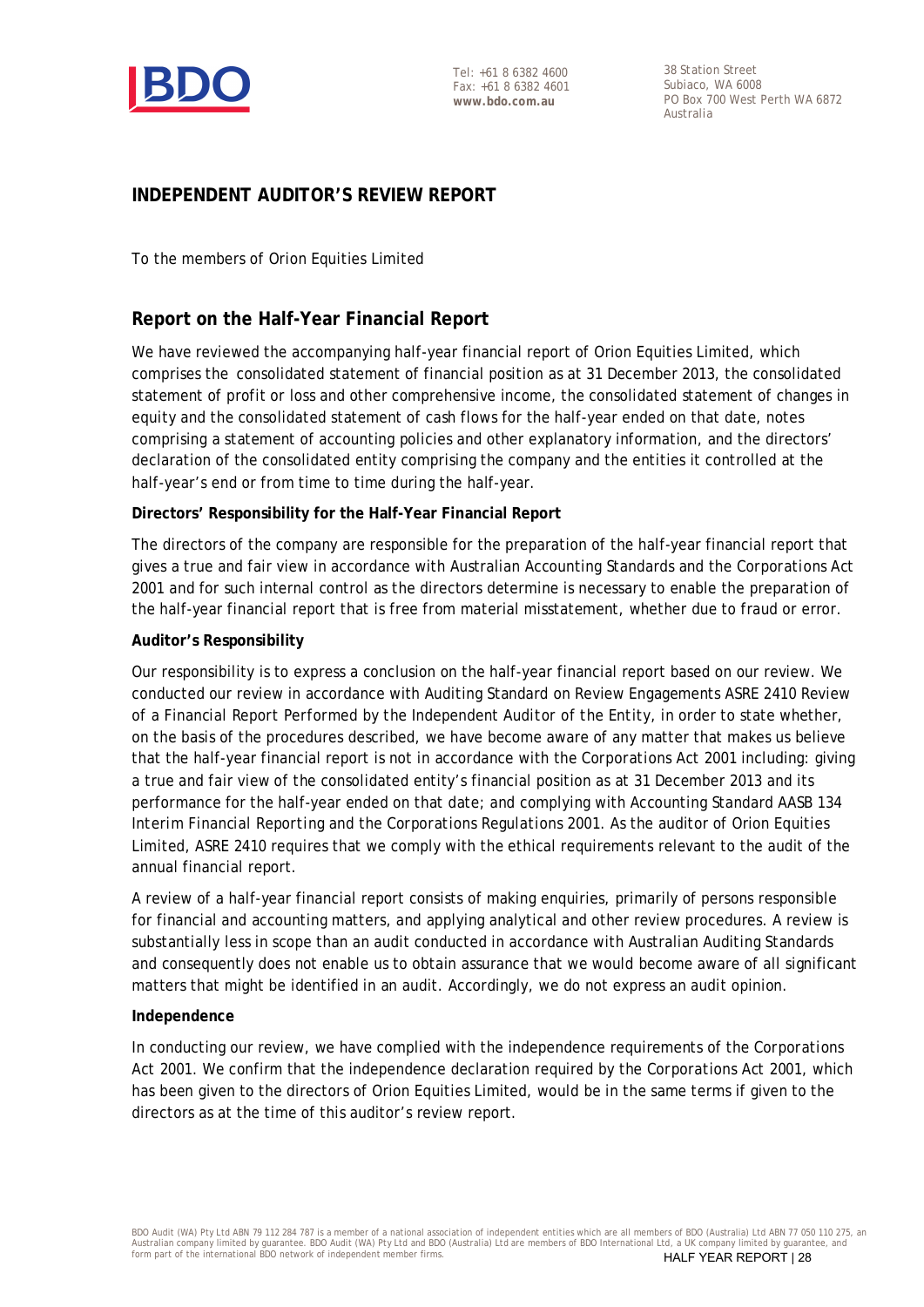

### **Conclusion**

Based on our review, which is not an audit, we have not become aware of any matter that makes us believe that the half-year financial report of Orion Equities Limited is not in accordance with the *Corporations Act 2001* including:

- (a) giving a true and fair view of the consolidated entity's financial position as at 31 December 2013 and of its performance for the half-year ended on that date; and
- (b) complying with Accounting Standard AASB 134 *Interim Financial Reporting* and *Corporations Regulations 2001*

**BDO Audit (WA) Pty Ltd**

**BDO** to

**Chris Burton** Director

Perth, 24 February 2014